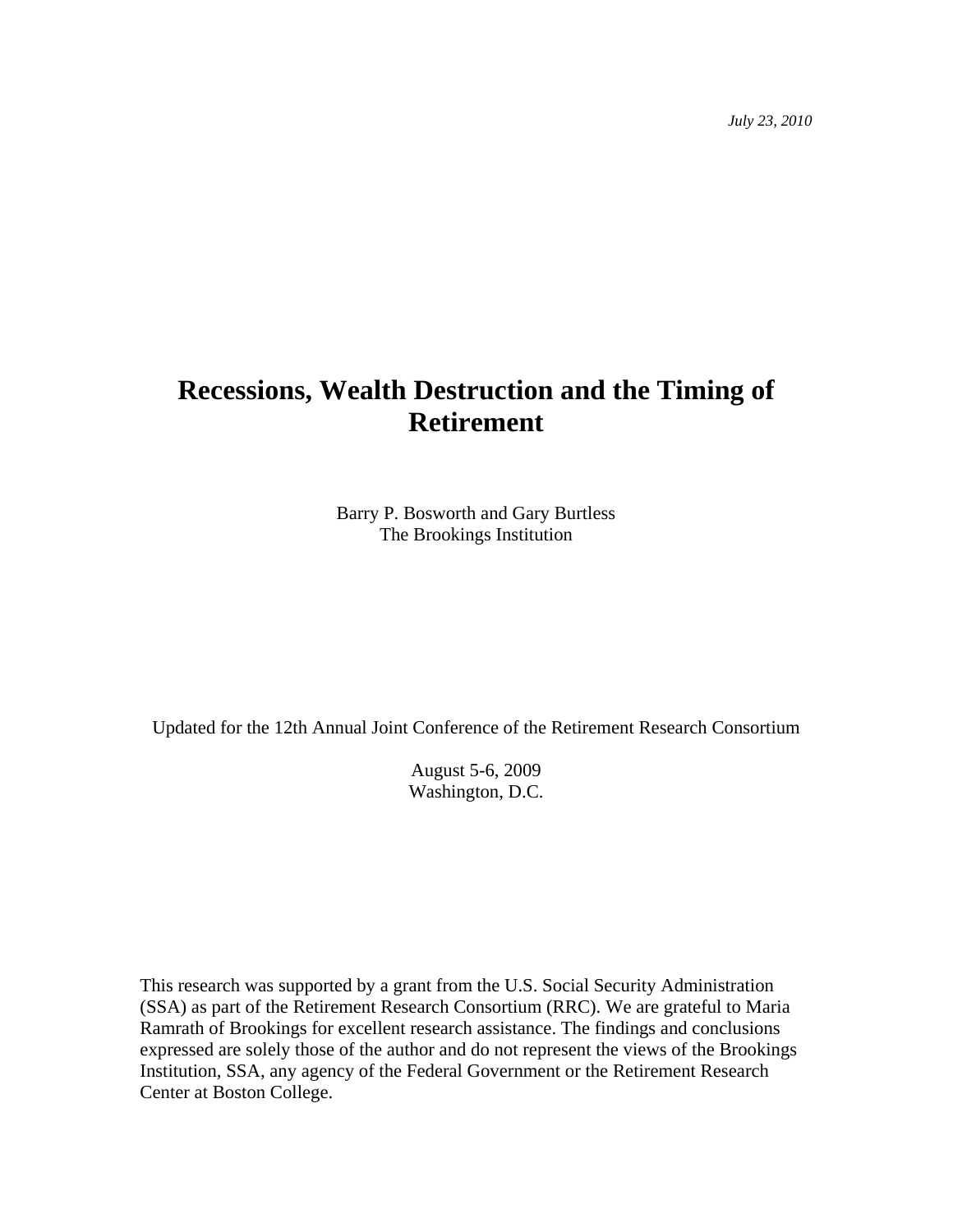#### **1. Introduction**

Workers approaching the standard retirement age are almost certainly affected in the exact timing of their retirement by economic conditions. A tight labor market and rapidly rising wages can keep some workers in jobs they might have left in a weaker job market. The net effect of a recession or robust expansion on retirement is ambiguous, however. Since job finding in a recession is more difficult than it is in a growing economy, workers who lose their jobs when they are past age 62 may be induced to apply for social security benefits and shift to part-time employment or leave the workforce altogether. On the other hand, recessions can trigger steep drops in asset values. The resulting loss of wealth may encourage some older workers to postpone their retirements and remain in the workforce. In this study we examine both these channels of effect using aggregate level data, and we also explore the dimensions of what is meant by retirement using data at the individual level. A worker's decision to apply for a social security pension is sometimes treated as being synonymous with retirement. Some workers may plan for gradual retirement from full-time work, however, and combine social security benefit receipt with earnings from a full- or part-time job. Thus, the decision to apply for social security benefits may be an important part of the retirement process, but it is an imperfect indicator of both employment status and retirement.

In this study, we evaluate the retirement decision using two different analytical approaches to assessing the impact of economic conditions on retirement. The first uses aggregate statistics to measure the response of older workers to variations in labor market conditions and household wealth holdings. In particular, we examine administrative data on new retired-worker benefit awards from the Social Security Administration (SSA) and information from household surveys about the labor force status of older workers within narrow age groups. We compare these measures of labor supply with each other and with aggregate statistics on labor market conditions, such as the unemployment rate for primeage workers, and the trailing returns on a variety of financial assets. The aggregate measures are useful for identifying trends and breaks in asset returns and retirement behavior. They provide us with helpful indicators of the link between retirement trends, on the one hand, and business cycles and asset returns, on the other. However, the statistical power of aggregate level analysis is limited, since the reliance on economy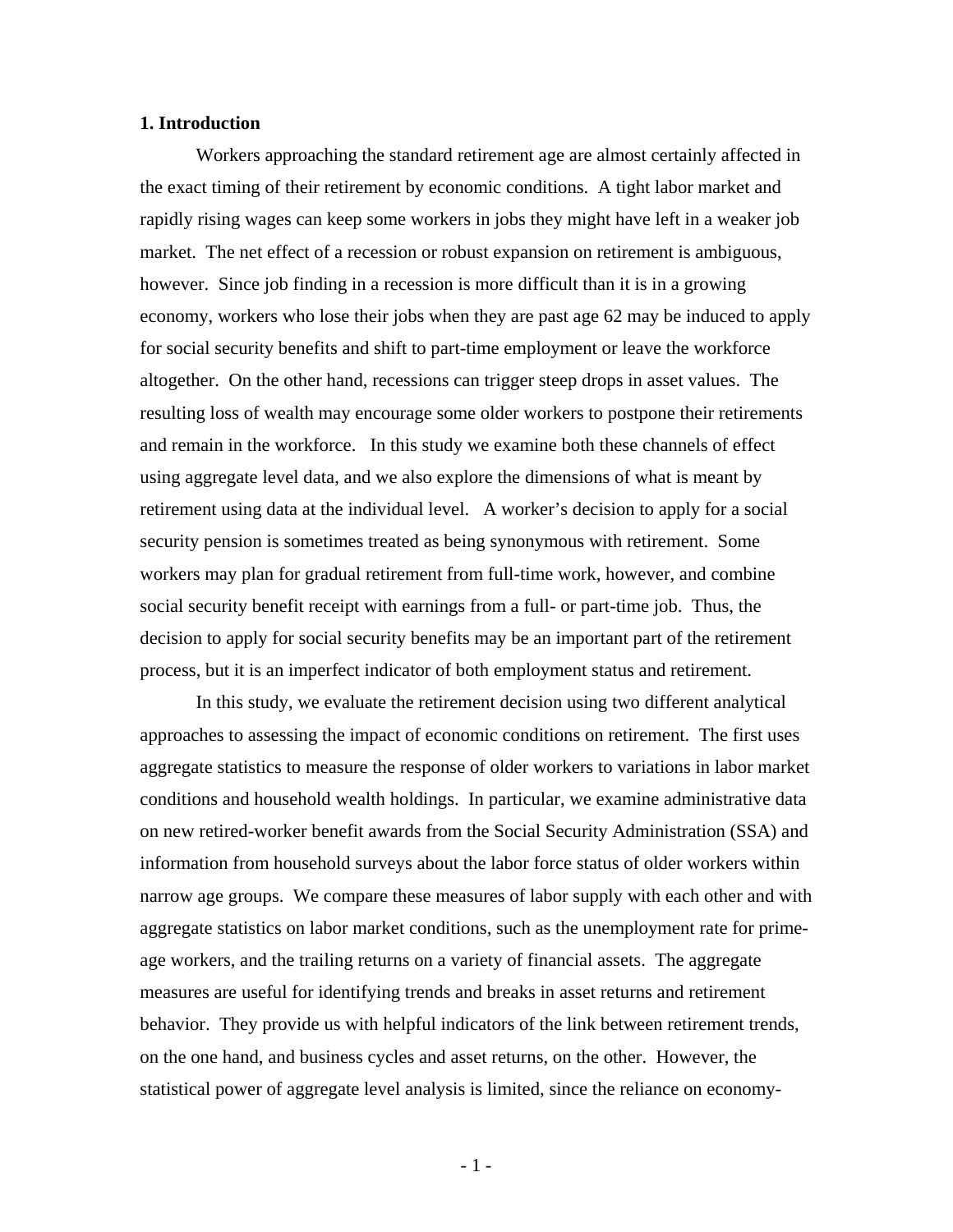wide averages obscures the diversity of individual responses to changing economic conditions. The limit on the number of observations also restricts the analysis to relatively simple models.

Our second approach relies on analysis of micro-census data from the Current Population Survey (CPS). This survey collects monthly information on the labor force status of individuals in a sample of about 60,000 households. The basic goal of the survey is to track the number of adults who are employed, unemployed, or out of the labor force. Respondents who are outside the workforce are also asked about the reason for their nonparticipation, and one possible response to this question is "retired." The Annual Social and Economic Supplement (ASEC) to the CPS, conducted every March, obtains more detailed information about the prior year, including respondents' work status, work hours, and income sources and income amounts during that calendar year. The interview rotation pattern of the CPS provides information for the same respondent in 8 months over a 16-month period. Respondents are interviewed for 4 successive months, rotated out of the sample for 8 months, and then interviewed in 4 additional months starting one year after the first interview. The 4-8-4 rotation pattern in theory produces a 75 percent overlap in the CPS sample interviewed in successive months and a 50 percent overlap in CPS respondents who are interviewed in the same month in two successive years. After allowing for attrition, one-third to one-half of the March ASEC respondents will provide two matched interviews in successive March surveys.<sup>1</sup>

At the outset it is important to recognize the ambiguity involved in classifying workers as retired. The formula that determines social security payments may mean that the decision of when to apply for social security benefits can be complicated and may lead to benefit acceptance when people are still employed. After their  $62<sup>nd</sup>$  birthday workers can apply for social security retired-worker benefits. If they claim a pension at 62 the monthly payment will be permanently reduced relative to what they would have received if they had delayed pension claiming until a later age. Furthermore, between age 62 and the full retirement age (currently 66) retirees are subject to an earnings test that reduces their annual benefit if their earnings exceed a certain threshold. In 2010 the early-retirement penalty for claiming an early pension at 62 was 25 percent of the benefit

 <sup>1</sup> <sup>1</sup> Procedures for matching respondents are outlined in Feng (2008) and Maderian and Lefgren (1999)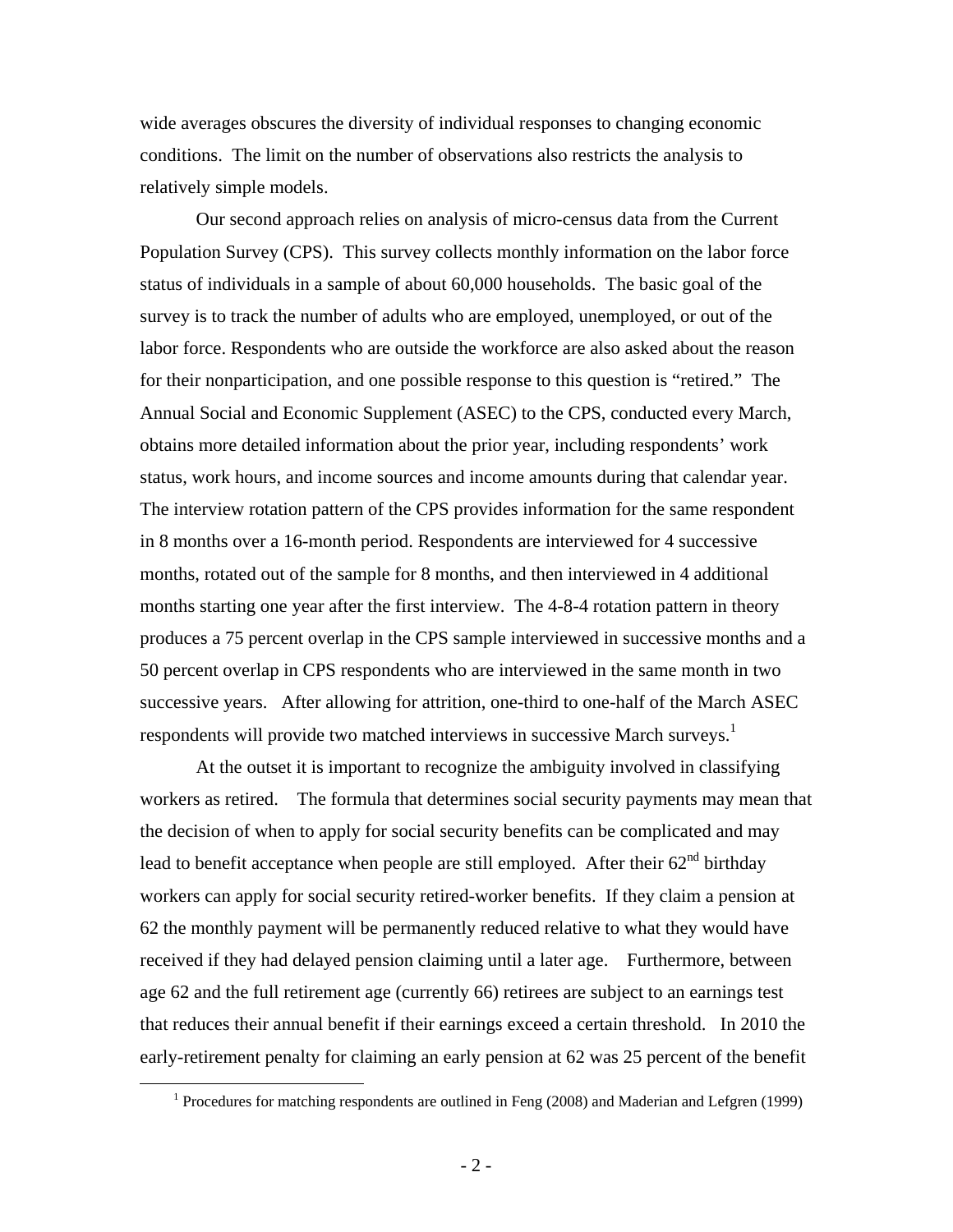entitlement at age 66. Benefits are further reduced by 50 percent of a claimant's annual earnings above \$14,160. However, any benefits lost as a result of the application of the earnings test before the normal retirement age are effectively compensated with monthly benefit increases in later years. Since 2000 the earnings test has not applied to pensioners in years after they have attained the normal retirement age. $<sup>2</sup>$ </sup>

In view of social security's liberal rules on benefit claiming and current earnings, it is unclear whether a person collecting retired-worker benefits is in fact retired. In the ASEC surveys for 2000-2009, 21 percent of workers aged 62-69 who reported receiving social security benefits in the previous year describe themselves as in the labor force in the March reference week. Among 62-69 year-olds who participate in two consecutive March surveys, 23 percent of those who report receiving social security benefits in year t-2 also report working more than 13 weeks in year t-1. That is, almost a quarter of the 62-69 year-old respondents who collected social security benefits in one calendar year reported substantial amounts of paid employment in the following calendar year. Of course, workers may be in the labor force and employed but still consider themselves to be retired. On the other hand, many people who collect retired-worker benefits may not think of themselves as retired. Finally, it is worth noting that some people past 62 who are eligible for retired-worker benefits may not claim a pension even though they consider themselves retired. Well informed retirees may make the rational financial choice of delaying application for social security benefits for several years after they have ceased working and attained the early entitlement age. For many retired workers, especially married men, it makes sense to delay benefit claiming, even after retirement, in order to maximize expected lifetime benefits to the retired worker and spouse (Webb and Sun 2009).

If a worker's retirement status is difficult to determine solely with social security administrative data, it is also hard to ascertain using information in the CPS. In the monthly household survey, older people who report themselves as being out of the workforce may be retired or they may be temporarily absent from the labor force as a

 <sup>2</sup> <sup>2</sup> While the reduction for early retirement is actuarially fair and ensures no added cost of early retirees to the system, it does raise the risk that early claimants will exhaust their other assets and fall below the poverty line in later years. The effects of the earnings test on the labor supply of older workers was recently examined in Engelhardt and Kumar (2006) and Loughran and Haider (2005).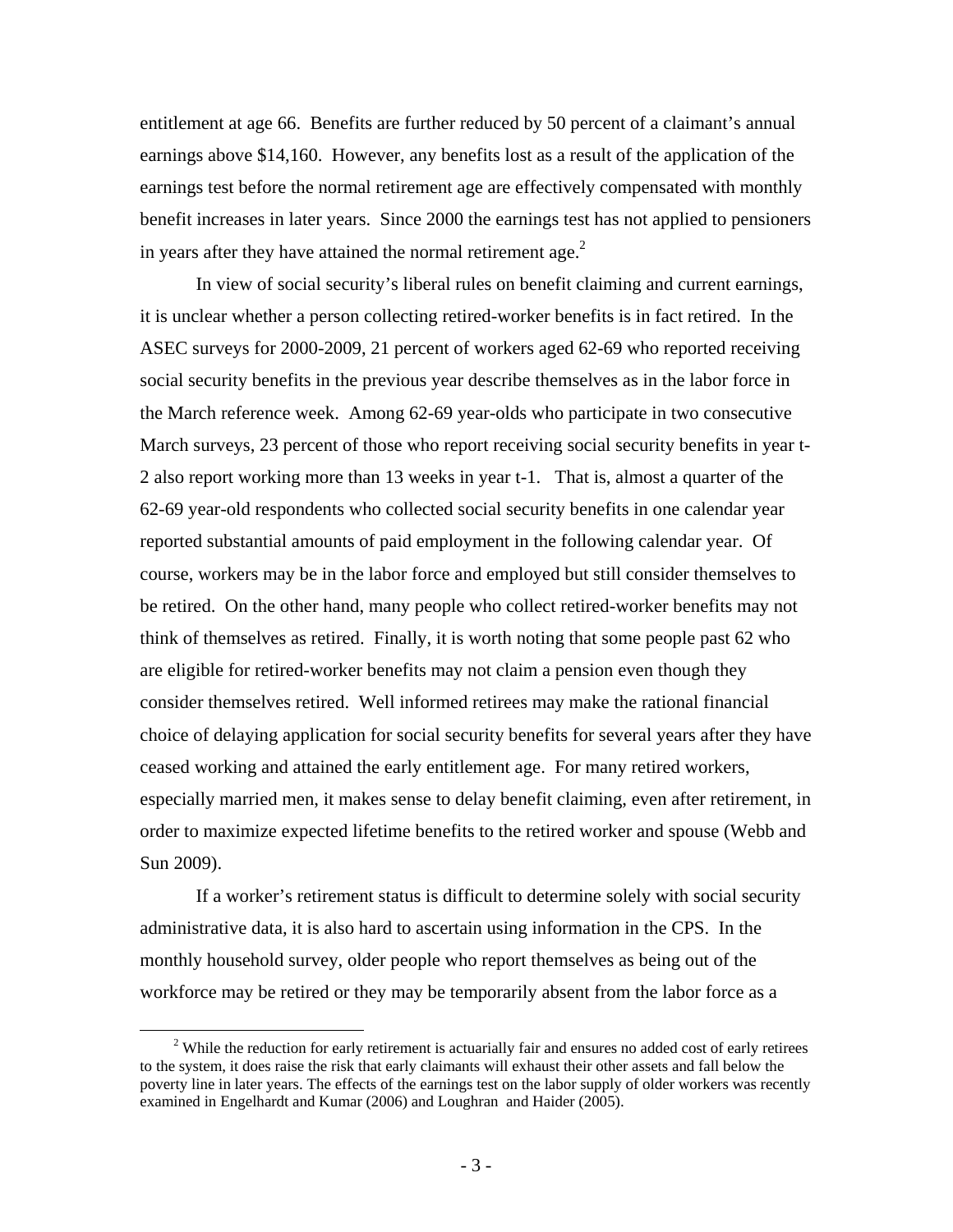result of poor health or discouraging job prospects. Only about two-thirds of older workers who report a change in status from employed in the previous calendar year to out of the workforce in March classify themselves as "retired" when they are asked the reason for their nonparticipation. In some previous studies, respondents who are out of the workforce in March after being in the labor force for more than 13 weeks in the previous year are classified as "retired" (Coile and Levine 2009). In the matched ASEC, however, about 30 percent of these retirees will reenter the workforce by the following March.

In section 2 below we examine SSA data on new benefit awards for retired workers. The information on new retired-worker awards offers the most direct and straightforward evidence on the influence of changes in economic conditions on individuals' decision to replace or supplement market earnings with a governmentprovided pension. In the following section, we compare the SSA administrative records on new awards with the survey data on social security benefits provided by the CPS. This allows us to assess the quality of the survey information. In addition, the CPS data permit us to extend the analysis to look more directly at the implications of changing economic conditions on late-career labor supply. In section 4, we use aggregate time series analysis to measure the response of old-age labor supply to changes in labor market conditions and returns on assets that are likely to be part of the savings portfolios of workers nearing retirement.

#### **2. New Benefit Awards**

Figure 1 shows trends in new retired-worker benefit awards for years between 1970 and 2009. $3$  The number of new awards shows a strong upward trend, and there is a particularly large jump in 2008 and 2009, when the leading edge of the baby boom generation reached age 62. There are two important breaks in the data. The first occurred in 1985 and was due to changes in administrative reporting procedures. Before 1985 the age classification of new awards was based on a claimant's age at the end of the year of the award, whereas in later years it was based on the age in the month of the award. Second, after 1984, the age distribution data were based on a one-percent sample

 <sup>3</sup> <sup>3</sup> Total awards increased substantially in 2009, but the age-specific data for new awards are not yet publicly available.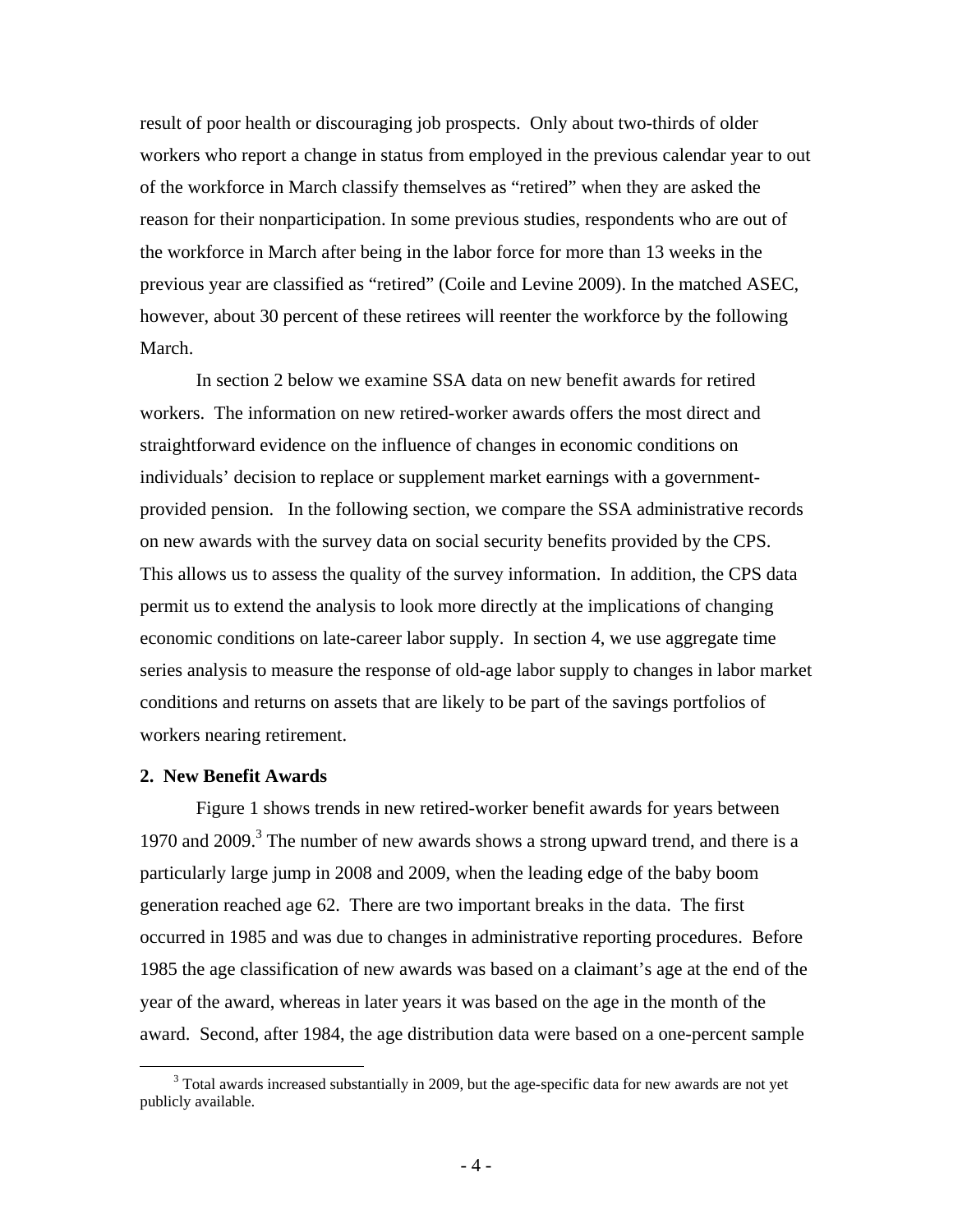of social security records. The post-1984 raw data on awards show a sharp rise in the number of awards at age 62 with a partial downward offset in awards at age 63. Another temporary jump in the rate of new awards occurred in 2000 and was due to the elimination of the earnings test for working beneficiaries once they attained the age of full benefit entitlement.

The awards data are strongly influenced by the growth in the number of insured workers who are eligible for retired-worker benefits. The proportion of male workers who are social-security insured by age 62 has exceeded 95 percent for several decades, but the fraction of insured women is still rising, climbing from about 65 percent in 1980 to an estimated 85 percent in 2010. In addition, the oldest members of the baby boom generation attained the early retirement age in 2008, producing a surge in the number of workers eligible for Old-Age Insurance (OAI) or retired-worker benefits. For both these reasons, the growth in the insured population has been substantial (see Figure 2). In the following analysis we scale the new awards data by the number of people of the same age in the insured population. In some analyses, the office of the Social Security Actuary has reported the data as a retirement rate (Motsiopoulos and Tucker, 2005). To perform this calculation analysts exclude from the denominator the number of insured persons who are already in benefit status (retired or disabled). However, we do not have access to these administrative data over a long enough time span to analyze new awards over a number of past business cycles. We therefore focus on benefit claiming rates in populations that include some insured workers who are already receiving benefits.

The ratio of new awards to the relevant insured population within major age categories is displayed in Figure 3. The shift toward earlier retirement is evident in the growth after 1970 in the number of new benefit awards to individuals age 62-64, shown in the top panel. Note also that there was an offsetting decline in the number of new awards to retired workers aged 65-69. The trend toward early benefit claiming has reversed in recent years. The number of new benefit awards to those over age 64 was flat after the mid 1980s, and it has been rising in recent years. Meanwhile, the proportion of the insured population age 62-64 applying for a retirement benefit declined from 22 to 17 percent between 2000 and 2007. These trends are at least partly due to the gradual increase in the full benefit claiming age, which increased from 65 to 66 starting in 2000.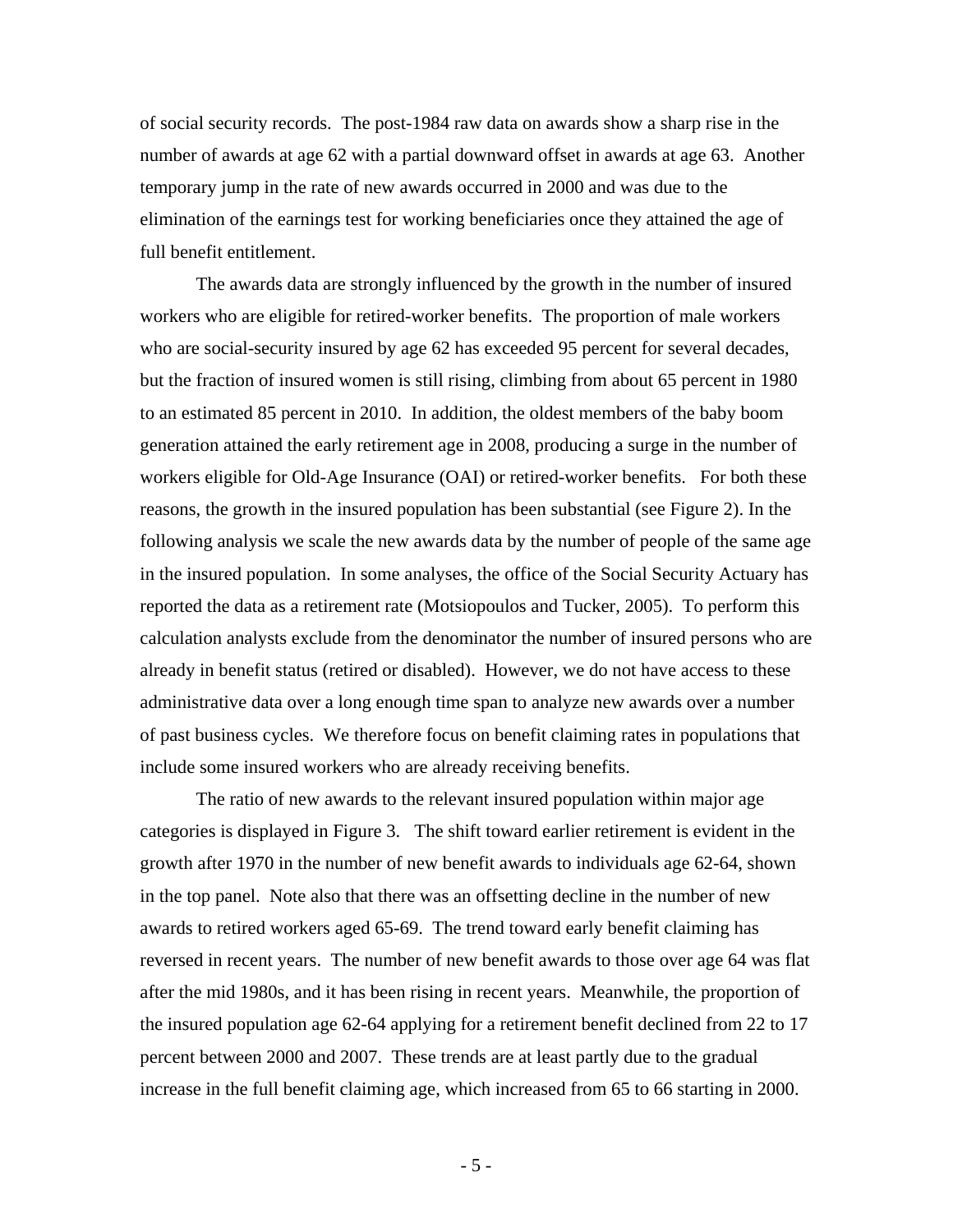Workers reaching age 62 in 2000 were the first ones affected by the rise in the age of entitlement for full benefits. As the full benefit claiming age rises, the financial penalty for early benefit claiming also increases, producing a smaller benefit for workers claiming pensions at the earliest pension claiming age. The lower panel of Figure 3 highlights the very high claiming rate for workers when they first become eligible for OAI benefits at age 62. However, early benefit claiming peaked in the early 1990s at 50 percent of the insured population, and it is currently below 40 percent. The trend away from early benefit claiming not only reflects the larger financial penalty for early claiming but also the gradual trend toward higher employment and labor force participation rates among the population past age 60 (see below).

When we examine data on new awards back to the early 1970s, we see claiming behavior in past recessions that is comparable to the recent experience. The unemployment rate of Americans between 25 and 54 doubled between 1973 and 1975, rising from 3.2 percent to 6.4 percent, and it increased from 4.2 percent to 8.0 percent between 1979 and 1983. There were more modest increases in the unemployment rate in 1991-1992 and 2001-2003. However, in Figure 3 we see little change in the proportion of the insured claiming benefits in those recession periods.

More formally, we have estimated a set of simple regressions that relate the administrative estimates of new award rates to the unemployment rate of 25-54 year-olds in the current and previous calendar years. The unemployment rate of prime-age workers provides the most straightforward indicator of the health of the labor market because it is comparatively unaffected by major swings in the age profile of the total workforce. We included a quadratic trend in the regression to capture the changed secular trends in the claiming rate, a shift term to account for the definitional changes after 1984, and a simple categorical variable to adjust for the elimination of the earnings test in 2000 for those over the full retirement age. The regression results are reported in Table 1. These confirm the visual impression from Figure 3 that there is little significant evidence of a cyclical component to the claiming data. The most straightforward indicator of earlier benefit claiming should appear in the results for new pensions awarded at age 62, the earliest age of pension claiming. The coefficient estimate implies there is only a very small and insignificant impact of the unemployment rate on age-62 benefit claims. A 1-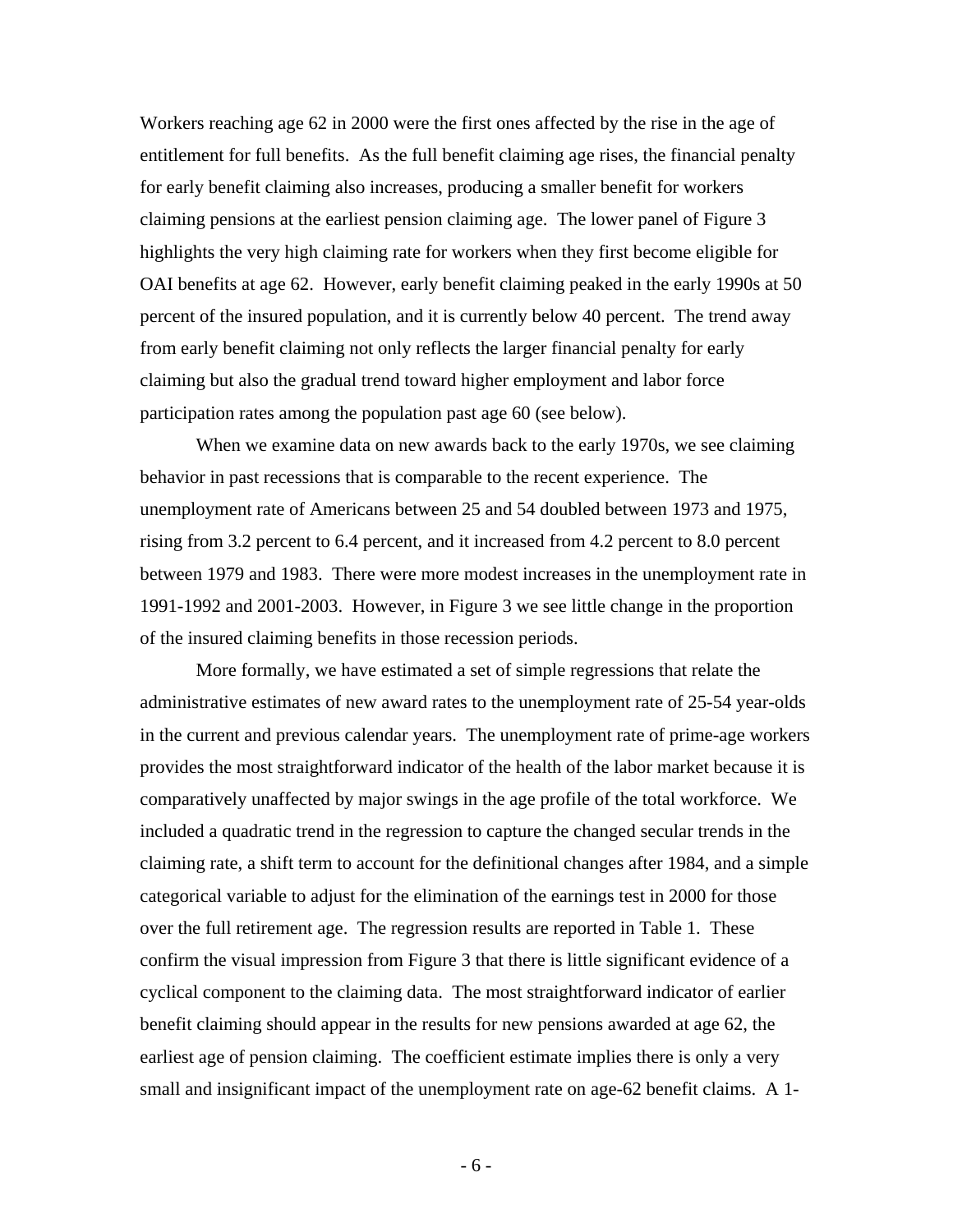percentage-point increase in the jobless rate boosts the benefit-claiming rate at age 62 by just 0.25 percentage points, or 0.5 percent of the average claiming rate between 1971 and 2008. Even the 3.8-percentage-point increase in the unemployment rate that occurred during the 1980-1983 recessions is predicted to increase the age-62 claiming rate by less than 1 percentage point (or 2 percent of the 1971-2008 average claiming rate at age 62). The results at other ages are more mixed. There is a statistically significant response in the expected direction at age 63, but there is an unexpected negative effect for 64-yearold workers and for workers between 65 and 69.

 These findings seem surprising. We would expect that the income loss associated with involuntary unemployment should push some older workers into applying for social security benefits early, even though early benefit claiming results in a permanent reduction in the monthly pension. Yet the SSA data on new awards do not show a noticeable impact of the business cycle on retired-worker claiming experience.

#### **3. Survey and administrative measures of retirement ages**

Compared with the administrative data published by the SSA, household surveys such as the CPS provide a much wider range of information about the context in which individuals make their retirement and labor supply decisions. It is not obvious, however, that the administrative and survey data capture the same phenomena. In this section we report on some tests aimed at showing the consistency of the various measures of retirement decisions in the CPS with the retirement trends shown in the administrative records.

 In the monthly CPS, individuals answer questions about their labor supply in terms of employed, unemployed, or not in the labor force. For people who report that they are out of the labor force, interviewers also ask about the reasons for nonparticipation, and one listed response is that the person is retired. Thus, in theory it is possible to distinguish between a retiree and a discouraged worker who has temporarily withdrawn from the workforce. Unfortunately, the monthly labor force survey contains no information about whether respondents are currently receiving a social security pension. In the March (ASEC) survey, interviewers ask detailed questions about respondents' work histories and income in the previous year. In particular, respondents are asked about retirement benefits, including social security. We would expect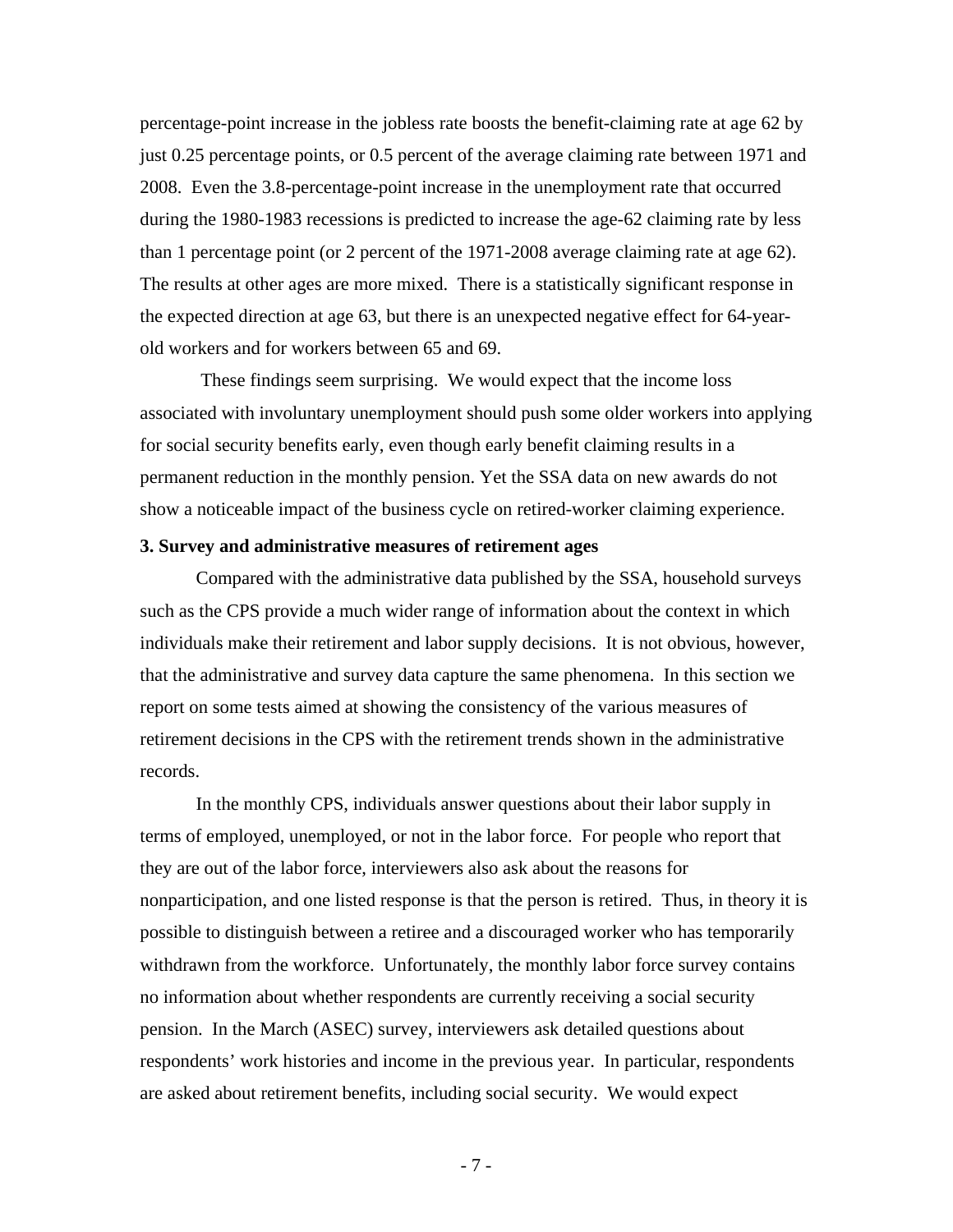respondents to the March survey to be interviewed in two consecutive ASEC surveys, and it is possible to match their responses for the two years. Thus, for a matched subset of respondents to the March survey, it is possible to compare incomes in year t-1 and t-2 to identify those who appear to be new beneficiaries. (Year t is the calendar year in which the second ASEC survey takes place.)

 We constructed three measures of change in labor market status that that might be expected to correspond to a new retirement. The first identifies as "retired" persons in the March survey who report being in the labor force more than 13 weeks during the previous calendar year but report that in the March reference week they are out of the labor force. The second definition of "retirees" identifies a subset of those classified as retirees under the first measure, namely, those who indicate they are "retired" when they are asked for the reason for their nonparticipation in the March reference week. Our third measure of newly retired workers uses the matched ASEC data to identify individuals who report no social security benefits in year t-2 but who report receiving social security payments in year t-1.

 Estimates of the alternative measures of retirement are displayed in Figure 4. Panel A shows the average age profile of new retirees under the first two definitions of new retirees described above. The top line in the panel shows the age profile of retirees under the first definition; the lower line shows the age profile under the second, more restrictive definition, which classifies workers as new retirees only if they say the reason for nonparticipation is that they are "retired." The age profiles are estimated by combining the March (ASEC) CPS samples for 2001-2009. Note that the age profile of new retirees under both definitions is broadly similar to that for social security awards. There are peaks in the retirement rate at ages 62 and 65, though these peaks are not as pronounced at age 62 when a little less than half of the social-security-insured population applies for a benefit award. A comparison of the retiree age profiles displayed in Panel A shows there is a substantial difference at younger ages between the proportion of the population that exits the workforce and the proportion that reports being retired. The gap between the two age profiles narrows considerably at older ages, which implies that a rising percentage of people who exit the work force probably consider their exit to be permanent. There is a substantial amount of discouraged worker effects at all ages, but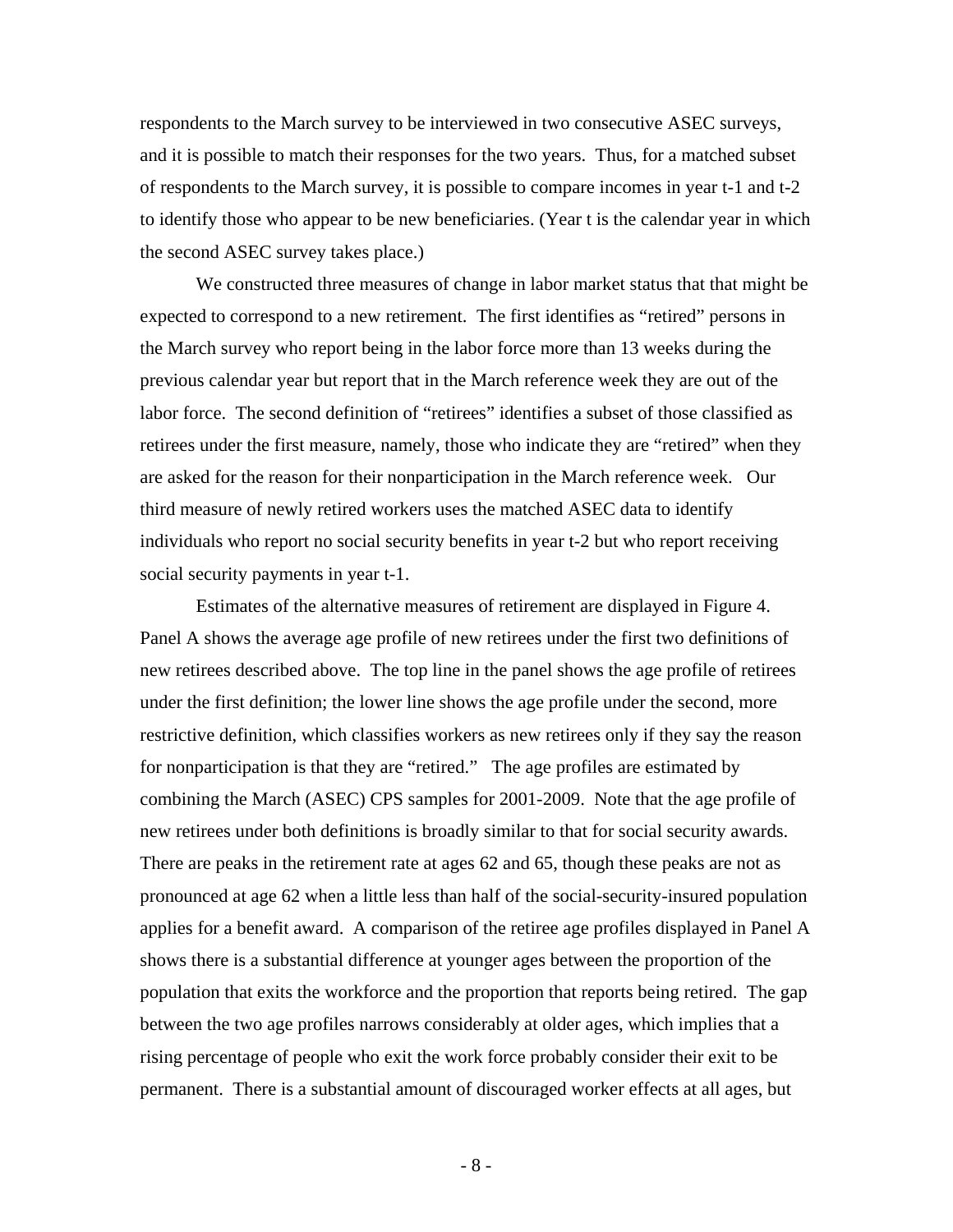the proportion of exiting workers who might be classified as "discouraged" declines at ages after  $62<sup>4</sup>$  Panel B shows the age profile of workers who are new retirees under our third definition, which classifies workers as newly retired in year t-1 if they receive social security benefits in that year but did not receive any social security in the previous calendar year (year t-2). As expected, we see a sharp increase in the percentage of the population that receives a new benefit award around age 62. The estimates of the age pattern are less precise than in the administrative data, but the percentage of people with new benefit awards is approximately 20 percent for people between 61 and 65. This percentage drops off sharply at ages past 65.

The time series pattern of retirement under alternative definitions is displayed in Panels C and D of Figure 4. In each case the retirement rate is expressed as a percentage of the population in the indicated age groups. Both the proportion of the aged population that is reported as exiting the workforce and the proportion that gives retirement as the reason for exit show a pattern of secular decline after 1980. There was, however, a pronounced upward shift in the percentage of exits that were reported as "retirements" between the 1980s and 1990s.<sup>5</sup>

Panel D shows the trend in new retirements under a definition that links retirement to social security benefit acceptance. The two alternative estimates of the time series trend reflect two different sources of information about the number of new social security recipients between ages 61 and 68 (where the respondent's age is measured in the first survey year). The top line in the panel is based on estimates from matched ASEC household samples, as described above. The lower line is based on SSA's administrative reports of the number of new retired-worker awards. The measure based on the matched ASEC samples seems broadly similar to the measure produced by administrative data. The number of new beneficiaries shown in the ASEC is higher than the number shown in administrative reports, but the difference reflects new disabledworker beneficiaries (who are excluded from the SSA estimates) and an unknown

 $\overline{4}$ <sup>4</sup> The number of workers exiting from the work force was a stable 2-3 percent of the population between ages 30 and 50, but the proportion of these who report they are retired is essentially zero.

 $<sup>5</sup>$  The questionnaire was redesigned in 1993 in a way that altered the relative percentages of men and</sup> women reporting retirement, but the combined effect was a small reduction. The increase in the reported retirement rate in the late 1980s seems unrelated to any change in the survey.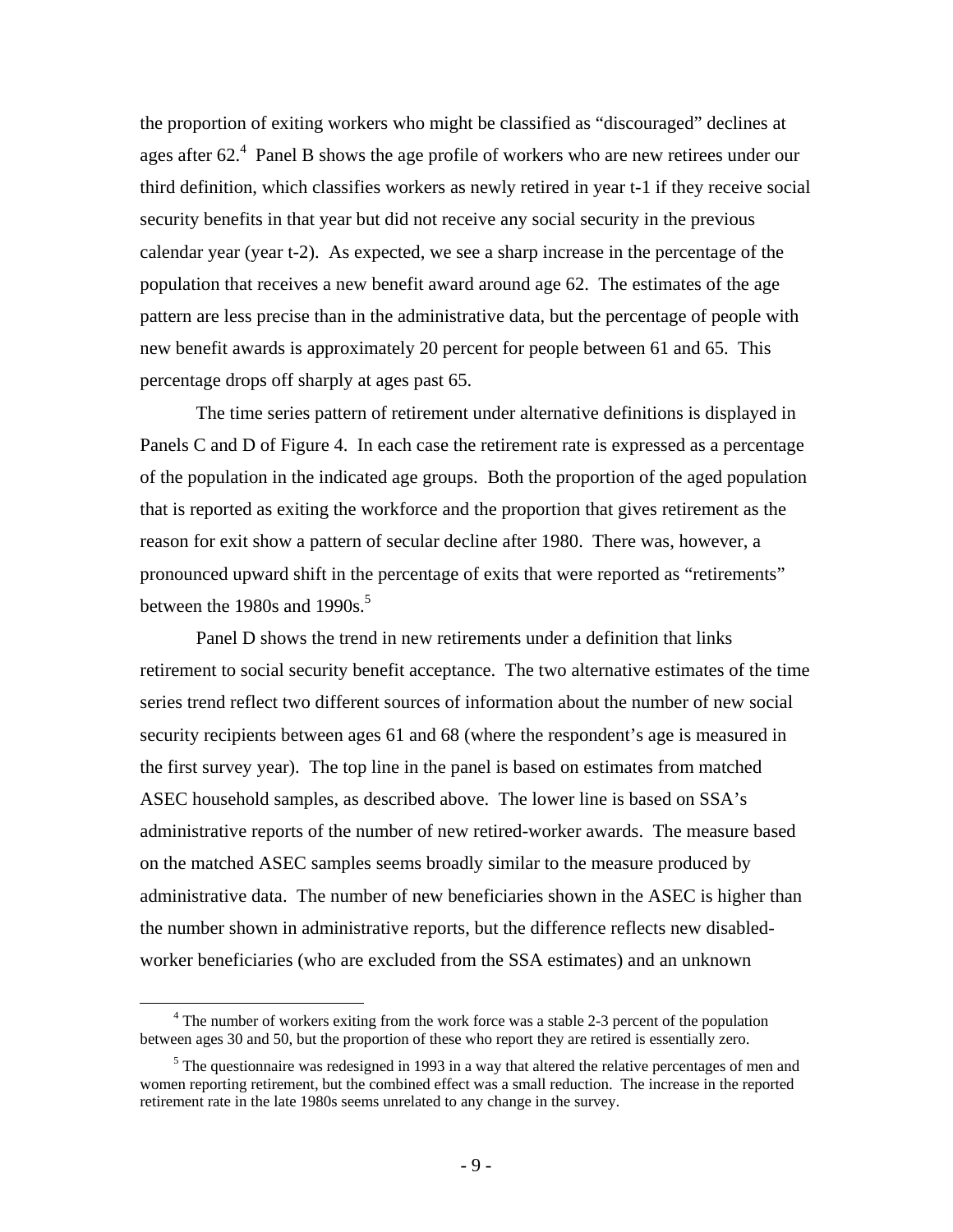number of dependent spouses, who are excluded from SSA's estimates but may be partially included in the estimates derived from the household survey. Both sets of estimates show a sharp increase in new benefit awards when the earnings test was changed in 2000. What is notable, however, is that neither the household survey measure nor the evidence from administrative records shows much sensitivity of the retirement rate to the business cycle. In this respect we interpret the evidence in Panel D to show a reasonably high degree of correspondence between the administrative records and the survey reports. Neither measure of the retirement rate shows much cyclical sensitivity. Taken as a whole, the evidence displayed in Figure 4 shows considerable divergence in retirement patterns depending on the concept of retirement that is used. Retirement rates appear higher, especially in late middle age, if retirement is solely based on a respondent's current labor force status. If we do not classify workers as "retired" until they describe themselves as retired (rather than simply out of the labor force), retirement rates appear considerably lower at those ages. Social security benefit acceptance is an even more ambiguous indicator of retirement. Although the age pattern of benefit acceptance broadly mirrors the age profile of labor force withdrawal, the correspondence is far from exact. In all of our analysis so far and under a variety of concepts of retirement, however, we see little evidence that the rate of retirement is strongly influenced by the business cycle.

#### **4. Impact of unemployment and investment returns on labor supply at older ages**

Trends in old-age labor supply have been the subject of considerable empirical study (Quinn and Burkhauser 1990; Burtless and Quinn 2001; Burtless 2008; Gustman and Steinmeier 2009). During most of the twentieth century labor force participation rates at ages past 60 declined. This long term trend ceased and then reversed direction in the 1990s. Participation rates at older ages have been rising in recent years, among both men and women. Analysis of labor force trends before the mid-1970s is based on data in decennial census records and special surveys targeted on the aged, since detailed monthly tabulations of the labor force status of older Americans were not published by the Bureau of Labor Statistics until 1976.

The Bureau reports the monthly labor force status of adult Americans in 5-year age groups up through age 74. In addition, it publishes additional tabulations for broader

 $-10-$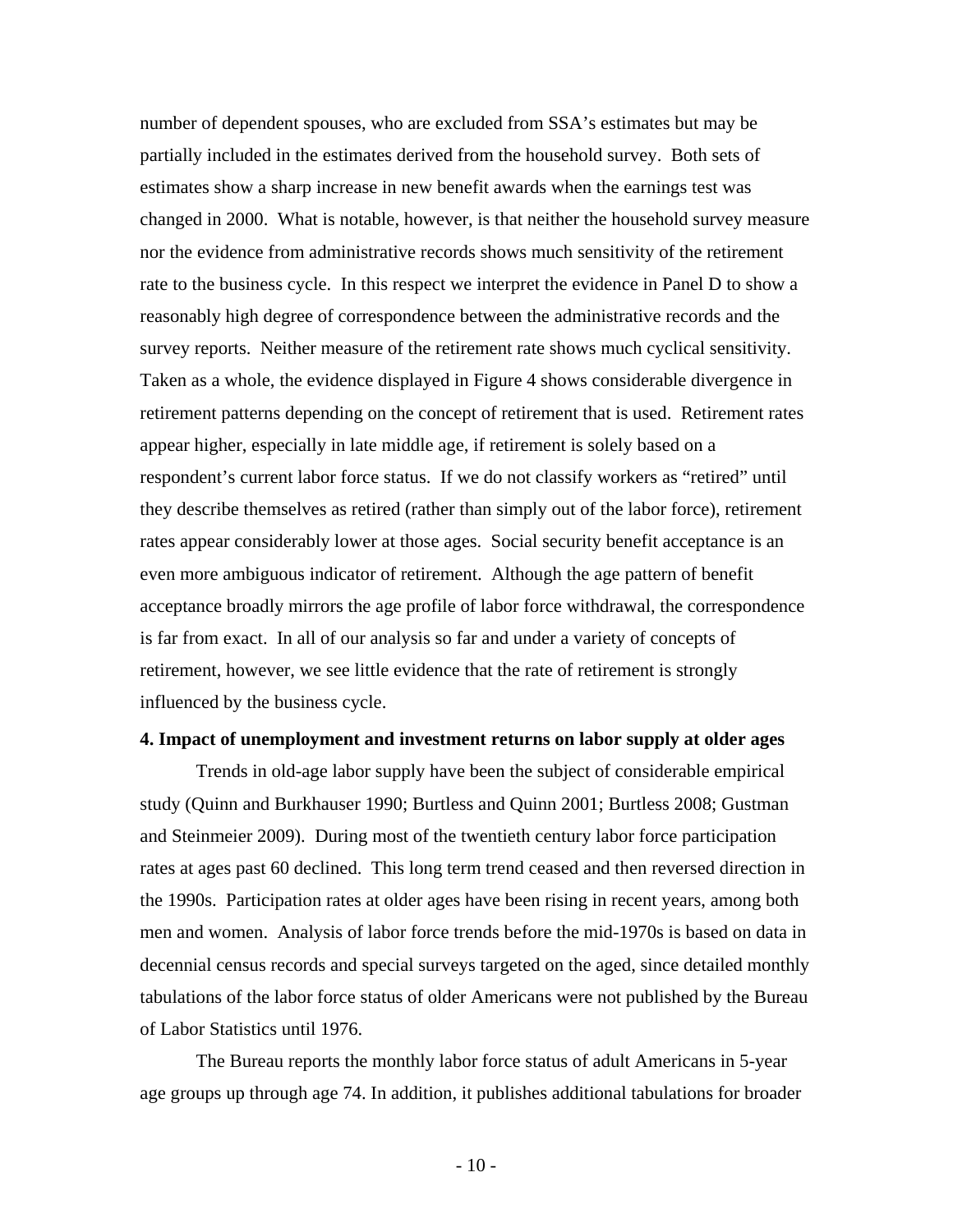age groups and for 60-61 year-olds and 62-64 year-olds. Separate statistics on the latter two groups are published because of the obvious importance of social security's early entitlement age (62) for workers' retirement behavior. Researchers with access to the public-use CPS files can analyze work patterns in even narrower age groups, though the limited size of the monthly CPS samples reduces the precision of monthly statistics for very small age groups.

Trends in participation rates at older ages are displayed in Figures 5 and 6. Participation rates among women past age 60 began to rise after the mid-1980s, and they have increased considerably since that time (Figure 5). Among 65-69 year-old women, participation rates have approximately doubled since 1985, and they have increased about 16 percentage points among women between 60 and 64. The increase in participation rates among 55-59 year-old women was even larger than among older women. Moreover, the rise of participation in this age group began a little earlier than it did among women past 60. In addition to the monthly estimates of female labor force participation, Figure 5 also displays the smoothed trend in participation where the trend line is estimated as a third order polynomial function of time It is hard to see much evidence in the chart that deviations from the trend lines are systematic or especially large during recessionary periods.

The trends in older males' participation rates are displayed in Figure 6. The historical data show a strong pattern of participation decline during the late 1970s and early 1980s, continuing a fall in participation at these ages that began several decades earlier. There was a rebound in older men's participation starting sometime in the 1990s. The rebound is particularly noticeable in the two older age groups. The participation rate of 65-69 year-olds has increased about 12 percentage points since 1990, and the participation rate of 60-64 year-old men rose about 8 percentage points after the mid-1990s. Among men between 55 and 59 there has been a slight increase in participation rates in the past decade.

In the remainder of this section we analyze the aggregate determinants of labor force status at older ages using monthly statistics on labor force participation rates and the employment-population ratio for the period 1976-2010. We are interested in two main factors that affect the attractiveness of labor force exit. The first is the state of labor

- 11 -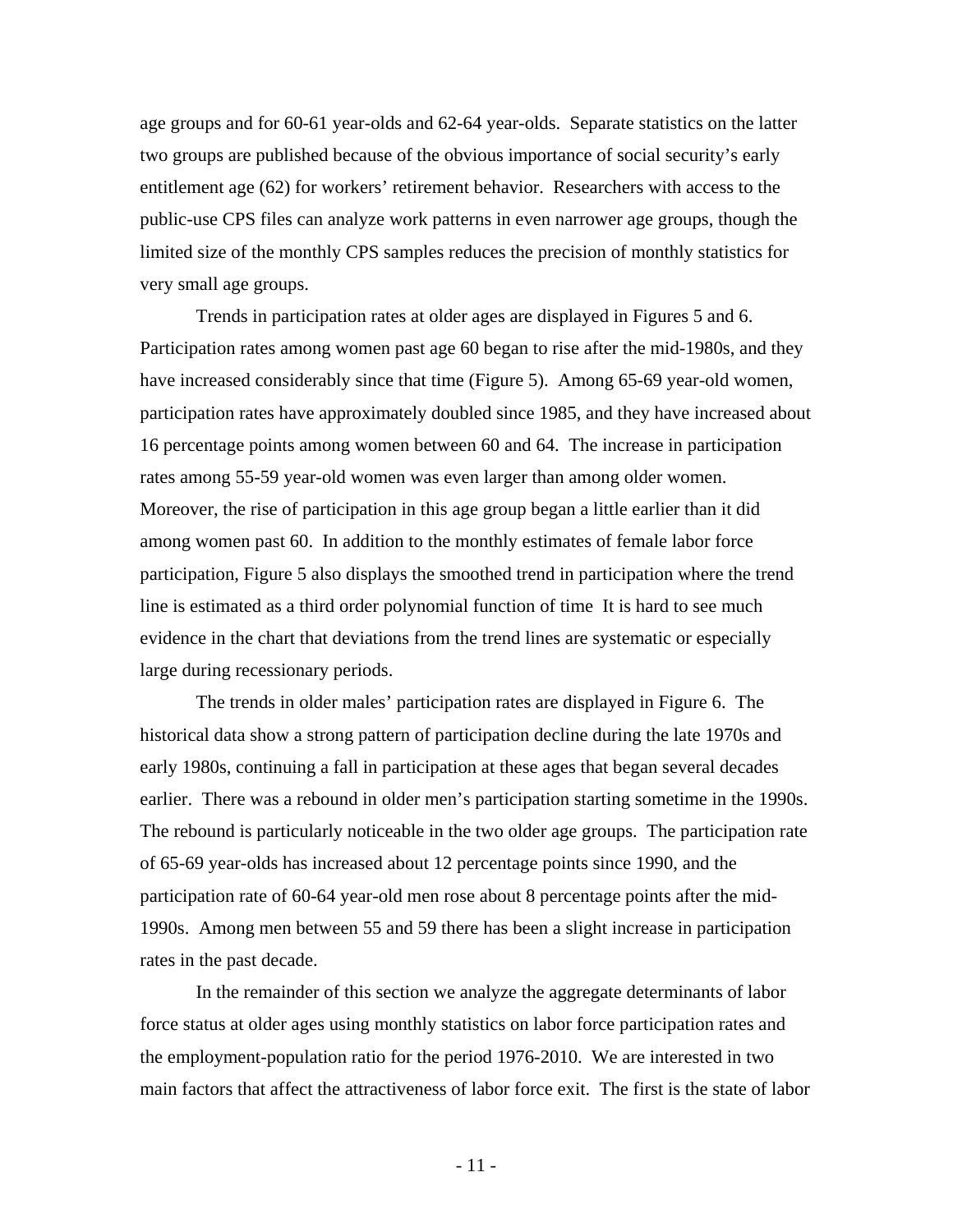market. It seems plausible to expect that low-unemployment job markets will tend to keep older workers in the labor force and entice labor force dropouts back into the active workforce. We measure the state of the job market using the unemployment rate of 25- 54 year-old adults (seasonally adjusted). One advantage of this variable is that it only reflects the labor force choices of nonaged adults, that is, people who are too young to be included in any of the age groups we analyze. Besides the prime-age unemployment rate, our specification includes indicators of the returns savers obtain on three kinds of assets – stocks, long duration U.S. government bonds, and owner-occupied homes. The return on stocks is measured using the total real annual rate of return on stocks in the Standard and Poors 500 index. The total return reflects the returns provided by reinvested dividends plus stock price changes. The nominal return is deflated by the CPI-U to derive the real return on stock investment. Bond returns are calculated based on the returns of a 10-year constant maturity portfolio of U.S. government bonds. The return consists of reinvested interest payments and price appreciation or depreciation on the bonds in the portfolio. The total nominal return is converted to real returns using the CPI-U.

To calculate the rate of real appreciation of owner-occupied homes we use the Federal Housing Finance Agency's house price index. According to the FHFA's documentation, the index "… measures average price changes in repeat sales or refinancings on the same properties. This information is obtained by reviewing repeat mortgage transactions on single-family properties whose mortgages have been purchased or securitized by Fannie Mae or Freddie Mac." [http://www.fhfa.gov/Default.aspx?Page=81] Thus, the index attempts to measure the price increase or decline of typical homes, holding constant the quality of the homes. This index begins in 1975. For house appreciation in years before 1975 we relied on a discontinued BLS price series known as the Home Purchase Index, which was once a component of the CPI. Like the FHFA index, the Home Purchase Index attempted to measure house appreciation holding fixed the quality of dwellings. To calculate the real rate of house appreciation, we deflated the nominal house price index numbers using the CPI-U. (The modern version of the CPI-U does not use the House Purchase Index. Shelter costs are now measured in the CPI-U using the concept of rental equivalence.) To be sure, the price appreciation of a house may offer a poor approximation of the real return that homeowners derive from ownership. Most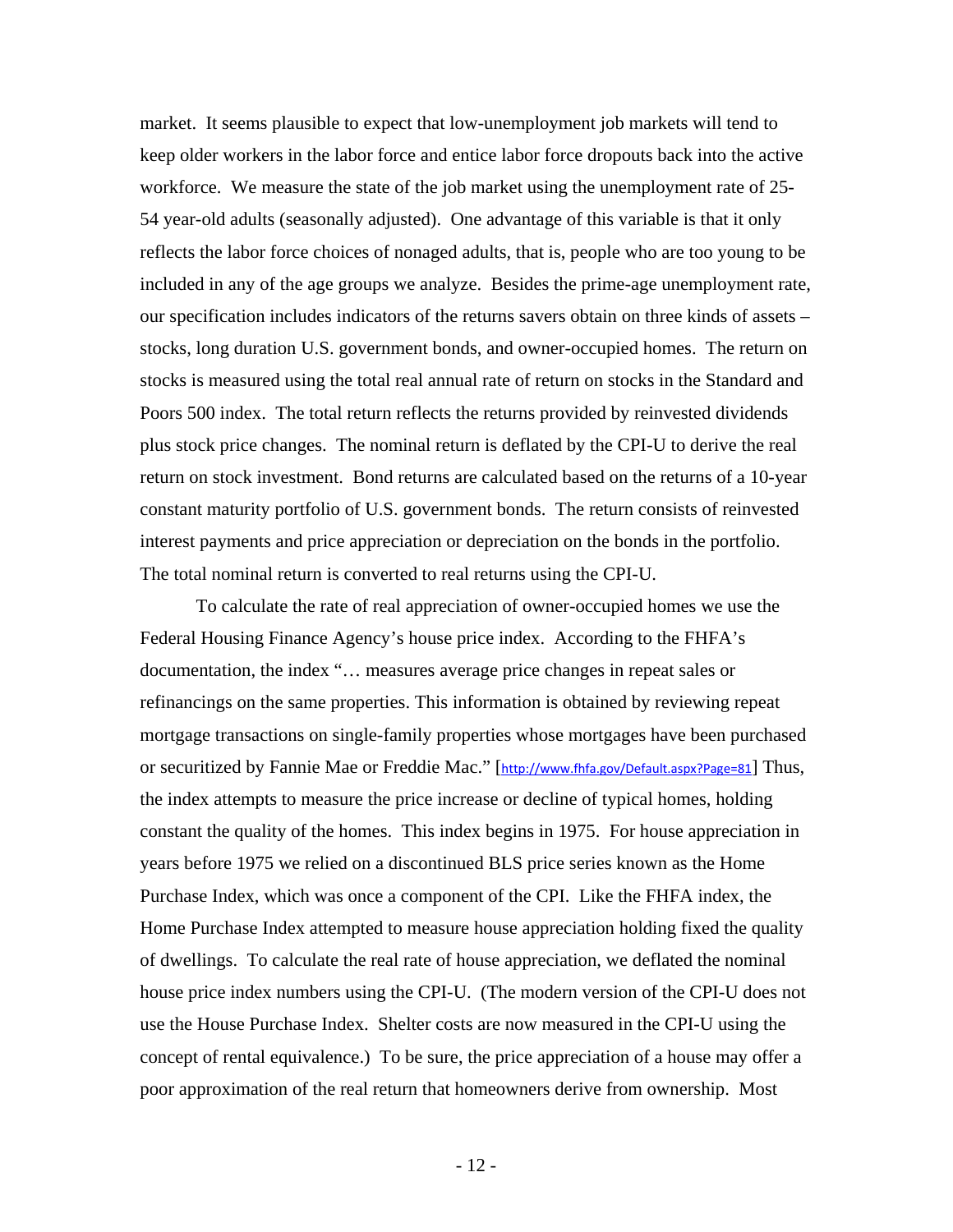Americans who own a home also have a mortgage. If house prices are rising, leveraged owners will derive bigger returns on their home investment than implied by the percentage rise in house prices. If house prices are falling, they will experience larger proportional losses than implied by the price decline. However, older homeowners have smaller mortgages than average, so the rate of price appreciation may offer a better approximation of their returns.

Asset returns are important to workers nearing retirement if they have accumulated a substantial amount of savings to finance their retirement. A sharp rise in asset prices near the end of a worker's career can substantially increase the worker's retirement wealth, permitting an earlier retirement or a higher flow of consumption in old age. Workers with little retirement savings should be less affected by changes in asset returns. To examine the influence of asset returns on labor force behavior we tried a variety of definitions of an asset's trailing returns. The definition that produced the largest variance in returns focused on trailing returns over the previous twelve months. It is unclear, however, whether most retirement savers monitor their savings often enough to react to a rise or fall in returns that lasts only one year. We also experimented with 3 year and 5-year trailing returns. These definitions show less variability than one-year returns, but the 1976-2010 period still saw wide swings in the real returns on the three asset classes we examined.

The regression results reported below show our estimates of a basic aggregatelevel model of labor force participation and the employment-population ratio. In all our specifications we include second- or third-order polynomial time trends to reflect determinants of labor market behavior that were left out of our model. The time trends are always highly significant, as should be evident from casual inspection of Figures 5 and 6. (The coefficients on the trend variables are not reported in Tables 2 and 3 below.) In addition, the basic specification includes the prime-age unemployment rate in the current month and in three past months (3, 6, and 12 months before the current period). This specification allows a flexible response to changes in the unemployment rate. In the results reported below we show coefficient estimates for three asset classes. The most parsimonious specification includes only the trailing stock market return. More elaborate specifications show the effects of adding bond returns and house-price appreciation to the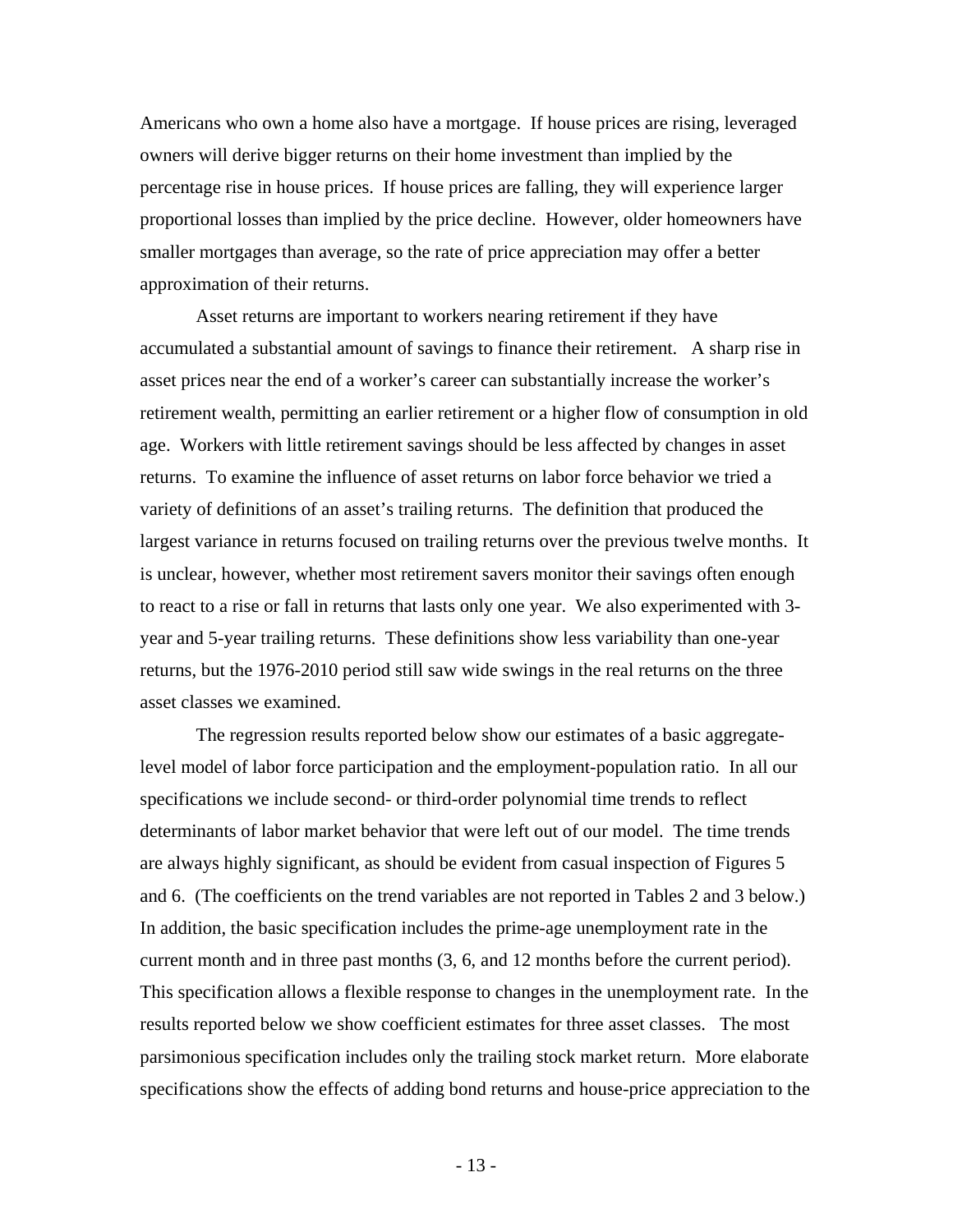model. Preliminary inspection of the results showed significant auto-correlation in the error terms. To address this problem we estimated a first-order auto-regressive model. The coefficient estimates for women are displayed in Table 2, while results for men are shown in Table 3. Columns 1, 2, and 3 in the Tables show coefficients for models that predict the monthly labor force participation rate. The results in columns 4, 5, and 6 show coefficient estimates for models that predict the employment-population ratio. We only report results for three age groups – 55-59 year-olds (at the top of the table), 60-64 year-olds (in the middle), and 65-69 year-olds (on the bottom).

The estimates for women show very little evidence that the prime-age unemployment rate affects the labor force participation decisions of older women (see the results displayed in Table 2 under columns 1, 2, and 3). The F statistic for including the four unemployment variables in the model is displayed immediately below the sum of the estimated coefficients on the four unemployment rate variables. In spite of the flexibility in our specification of the potential response of participation rates to the contemporaneous and lagged values of unemployment, the unemployment terms are never jointly significant. Moreover, the sum of the coefficients on the current and lagged unemployment terms is always close to zero. The prime-age unemployment rate is a significant determinant of the employment-population ratio of women who are between 55 and 59 (see the results reported in columns 4, 5, and 6 of Table 2). However, this finding simply confirms that employment and unemployment rates in this group of women are responsive to common shocks in the labor market that also affect the unemployment rate of prime-age workers. The actual labor supply of 55-59 year-old women is responsive to the strength and weakness of the overall labor market, but their decision to participate in the labor force shows little detectable influence of labor market tightness. For women in the two older age groups the unemployment rate variables do not have a significant impact on the employment-population ratio, although in this case the effects clearly have the anticipated sign. In the case of women in the oldest age group shown, 65-69, the point estimates imply a 1-percentage-point increase in the prime-age unemployment rate would reduce participation rates by between 0.15 and 0.24 percentage points, or about 1.0 to 1.5 percent of the average participation rate in this age group. The effect is not small, but it is imprecisely determined by the data.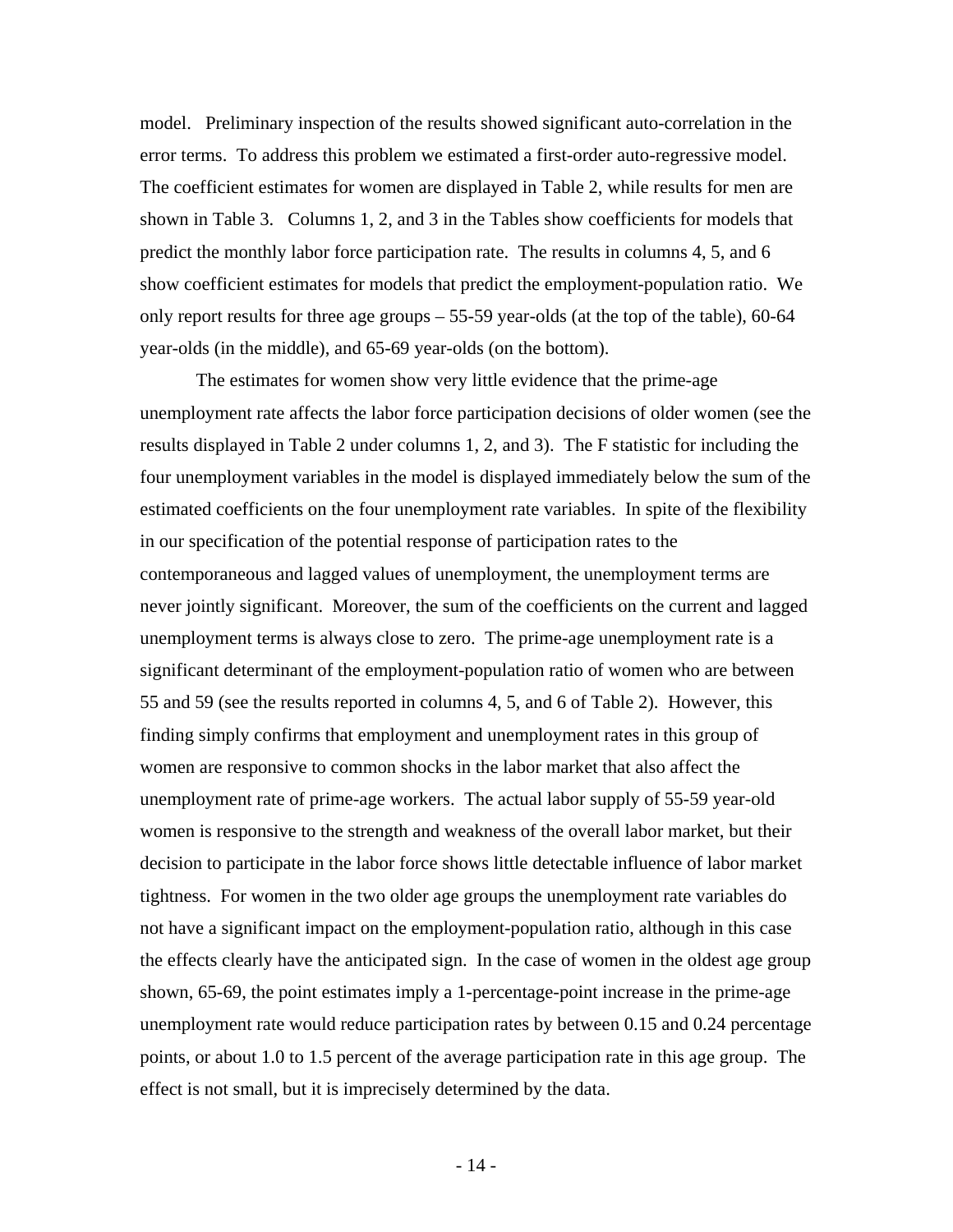The effect of the prime-age unemployment rate on the labor force participation decisions of older men is larger and more significant than it is in the case of older women (see the results in columns 1, 2, and 3 of Table 3), although this is mainly true for men past the age of 60. The participation rate of men who are between 55 and 59 shows little responsiveness to the unemployment rate. For the two older age groups, however, the effects are larger and more precisely determined. Among 60-64 year-old men the participation rate drops between 0.16 and 0.32 percentage points in response to a 1-point rise in the jobless rate. Among 65-69 year-old men, the estimated drop ranges between 0.23 and 0.49 percentage points depending on the other variables included in the model. In the recent recession the prime-age unemployment rate increased 4.6 percentage points, rising from an average of 3.7 percent in 2007 to 8.3 percent in 2009. The results in Table 3 imply that this increase could have reduced the labor force participation rate by 0.7 to 1.5 percentage points among 60-64 year-old men and by 1.0 to 2.3 percentage points among 65-69 year-old men. In estimates not shown we find that the responsiveness is similar for men slightly younger and slightly older than the social security early entitlement age. That is, the labor force participation rates of men 60-61 move about the same in response to a jump in the unemployment rate as the participation rates of 62-64 year-olds.

Table 3 also shows, not surprisingly, that the actual employment rates of older men are significantly affected by changes in the prime-age unemployment rate. These effects are generally larger than the effects on labor force participation. We find for example that the change in the labor force participation rate is only about 10 percent of the change in the employment-population ratio among men between 55 and 59. This percentage rises in older age groups. Among 60-64 year-old men the change in the labor force participation rate is between 30 percent and 40 percent of the estimated change in the employment-population rate. Among 65-69 year-olds the comparable percentage is 80 percent to 100 percent. In other words virtually the entire estimated response in the group's employment rate is also reflected as a drop in its labor force participation. A weak job market depresses the employment rate of this age group, and nearly all of the employment-rate reduction is reflected as a drop in the group's participation rate.

The other results in Tables 2 and 3 show our estimates of the impact of trailing

- 15 -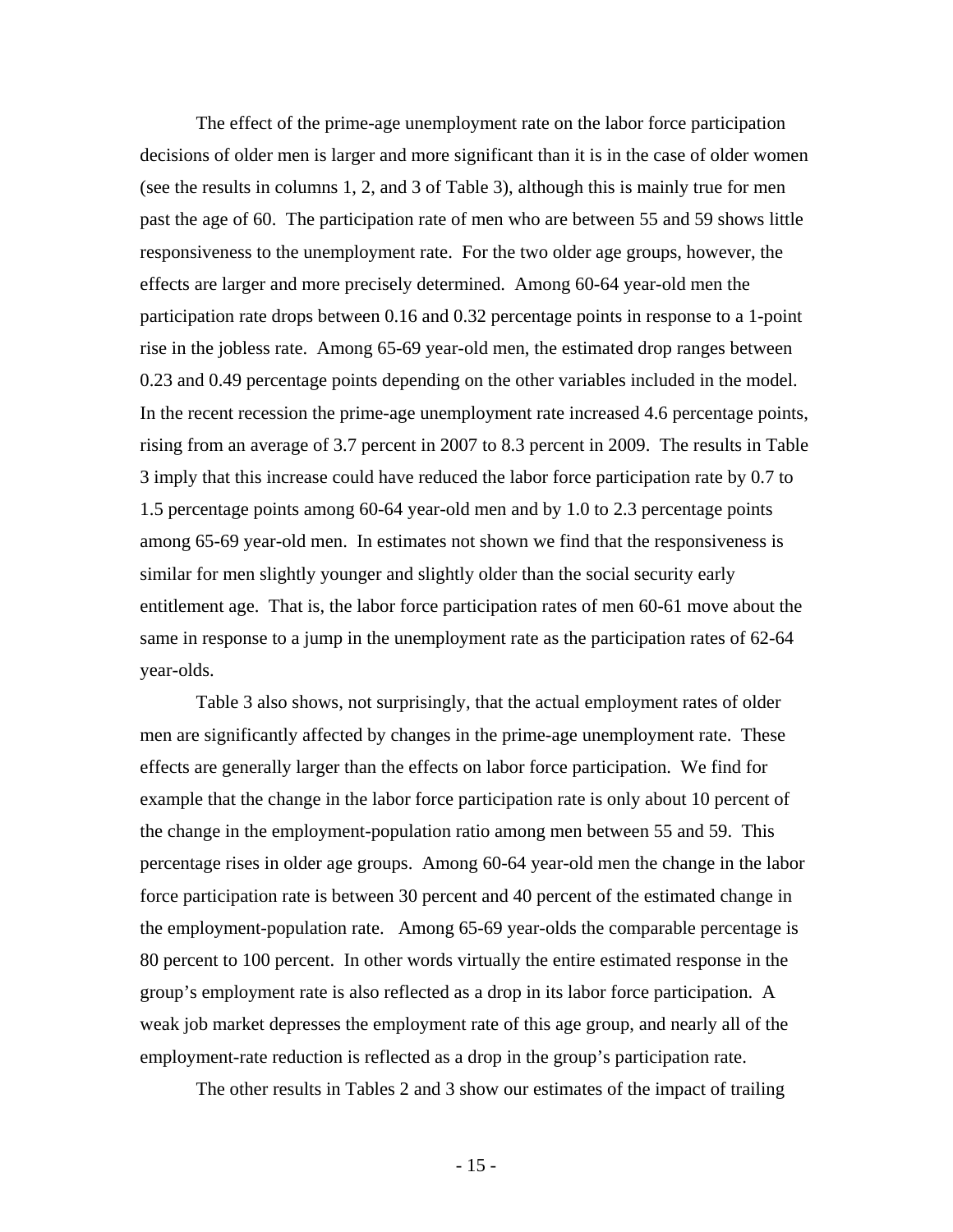asset returns on the labor force participation rates and employment-population ratios of older Americans. We show the results based on trailing asset returns over the previous 36 months. Our estimates when we use trailing returns over a 60-month period are qualitatively and quantitatively similar. However, the results when using 12-trailing returns differed noticeably from those using a longer return horizon. To keep the discussion simple, we focus solely on results based on the 3-year horizon. The estimates for women suggest that both labor force participation and the employmentpopulation ratio are modestly but statistically significantly sensitive to trailing stock market returns. A higher stock return in the most recent 3 years tends to reduce older women's participation and employment. The effect of higher government bond returns on participation and employment probably has the same sign, but it is imprecisely estimated in our data. The effects of stock returns on behavior are proportionately more important for women in the two older age groups. Thus, the impacts of both stock and bond returns on women's labor force status are in the expected direction, but the effect is not large in comparison with the variation in women's work behavior over this period. For example, a 10-percent (0.7-percentage-point) increase in the trailing real return on stocks would only reduce 55-59 year-olds' participation rate by 0.02 percentage points, or about 0.04 percent of the average participation rate in the estimation period. Even a onestandard-deviation (10-percentage-point) increase in stock returns would only have the effect of reducing 55-59 year-olds' participation rate by 0.3 percentage points (about 0.5 percent of the average labor force participation rate in this age group). The proportional effects (though not the absolute effects) on the participation and employment rates are larger for women in the older age groups. This may either mean that women are more sensitive to wealth changes as they grow older or that stock and bond holdings are larger and more important among women who remain in the workforce after age 60 or 65.

The estimated effects of house price appreciation on women's participation and employment are occasionally significant and often puzzling. Among women under 60 the effect of recent house appreciation is to reduce modestly the participation rate and employment-population ratio. A 1-standard-deviation (2.8-percentage-point) increase in the rate of house appreciation would induce a 0.3 percentage point decline in the participation rate and a somewhat smaller drop in the employment-population ratio. For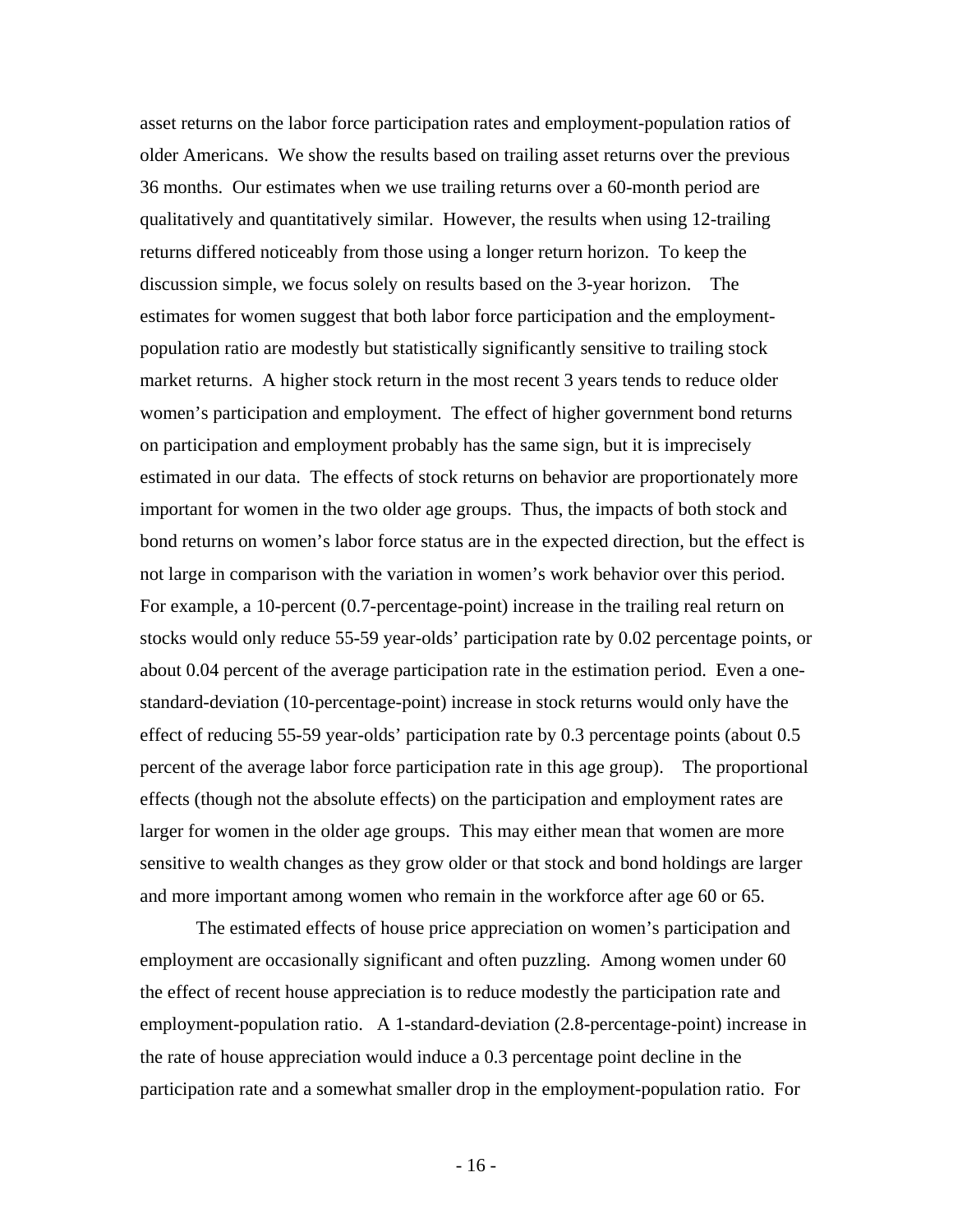women who are over age 60 increasing home values are estimated to have the opposite effect on participation and employment. Instead of withdrawing from the work force when house prices rise, the coefficient estimates suggest women boost their participation and employment rates. In any event, the estimated effect on behavior is small in comparison with the variation in participation and employment rates over the period covered by the data. In sum, most of the evidence of the influence of recent asset returns on labor market behavior shows effects that are in the expected direction but that are quantitatively small for women.

The estimates for men show a different pattern of effects (Table 3). None of the results for 55-59 year-old men show statistically significant or meaningfully large effects of real asset returns on participation rates or retirement. The estimated effects of increased stock and bond returns on older men are usually in the expected direction, but similar to the results for women they imply quantitatively small responses to increases or reductions in the trailing real return. For example, a 1-standard-deviation (10 percentage-point) increase in the real return on stocks is predicted to reduce the labor force participation rate of 60-64 year-old and 65-69 year-old men by a little less than 0.2 percentage points. This represents about 0.3 percent of the average participation rate of 60-64 year-old men and 0.7 percent of the participation rate of men between 65 and 69. The imprecisely estimated effects have the anticipated sign, but they are small in relation the typical variability of the participation rate.

As in the case of women, the estimated response of older men to appreciation in house prices presents a puzzle. Instead of encouraging older workers to leave the work force and employment at an earlier age, which would be expected, a jump in real house prices is associated with a rise in both participation and employment rates. In the case of 60-64 year-old men, a 1-standard-deviation (2.8-percentage-point) increase in average house appreciation is predicted to increase the participation rate by 0.26 percentage points (about 0.5 percent of the average participation rate in the estimation period). The impact on the employment-population rate of this group is even bigger. The unexpected effect is larger still among men between 65 and 69. The 1-standard-deviation increase in home price appreciation causes the participation rate in this age group to rise by 0.55 percentage points and the employment rate to increase 0.63 percentage points. In view of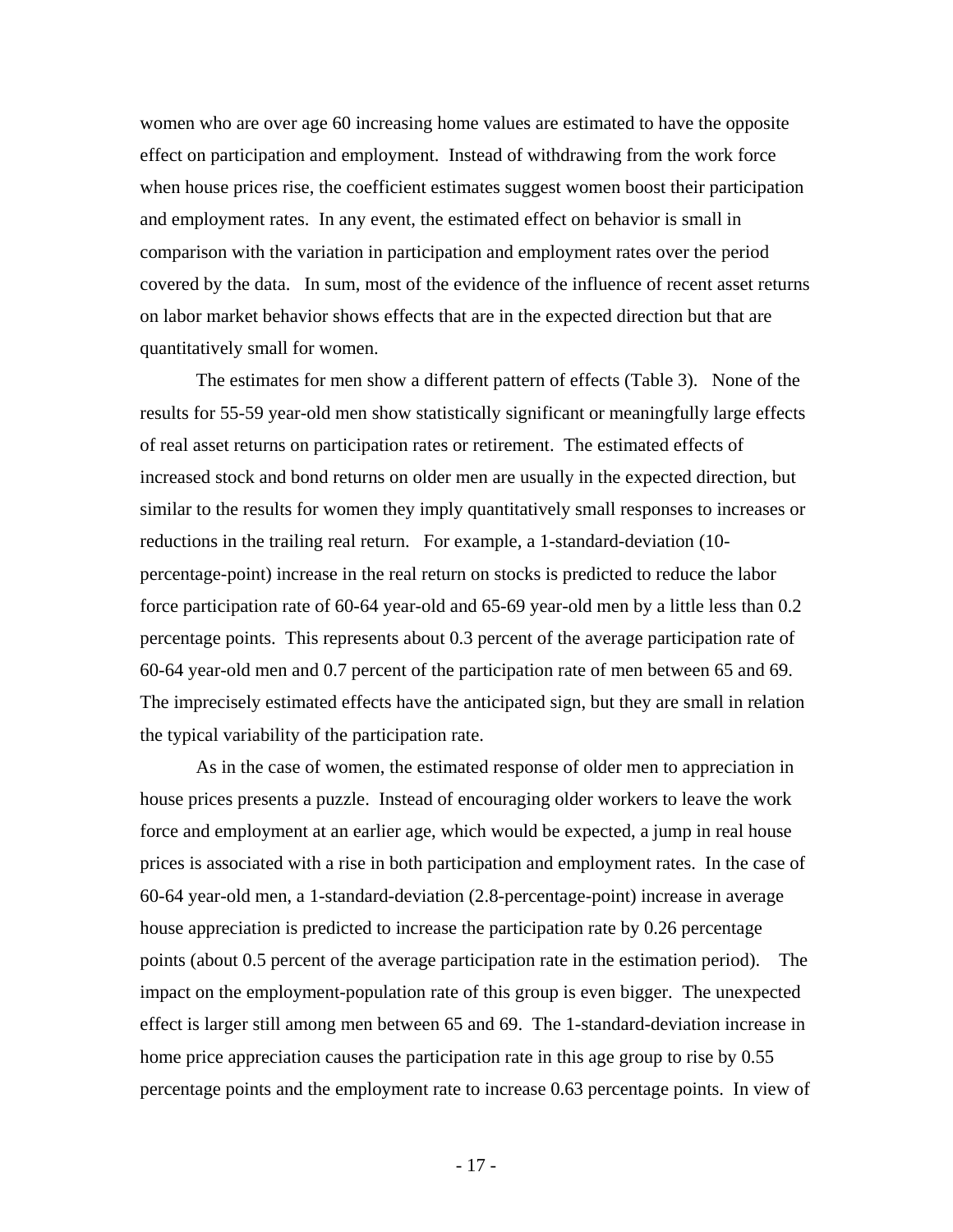the fact that the typical participation and employment rates in this population average less than 30 percent, the size of these predicted effects is notable. One possible explanation for the puzzling sign of the effect is that rising home prices not only make some older workers wealthier they also make it more costly for retirees to move and for aged renters to pay for shelter. This may deter some of them from leaving their jobs or the labor force.

#### **5. Summary**

In sum, the findings in the previous section suggest that, with few exceptions, the effects of trailing real returns on participation and employment rates are typically quite modest, even when the effects are statistically significant and precisely estimated. Some of the most consistent results show small effects of trailing stock and bond returns on women's and older men's participation and employment rates. As most economists would anticipate, a higher real return on assets, which tends to boost the value of retirement savings, typically pushes down the labor force participation and employment rates of older men and women. The size of this effect, however, is quantitatively very modest. Our results uncovered a puzzling response of participation and employment rates to higher home prices, and this puzzle is apparent both among women and among men older than 60. Unexpectedly, our findings suggest that increasing home prices tend to boost participation and employment rates among the elderly. Except among men past age 65, however, the size of this effect is small compared with the variation in participation and employment rates we see during the period covered by our data. Many of the effects of asset returns on labor supply behavior conform with the expectations of economists and ordinary citizens. The size of these effects, however, is quantitatively small.

We find essentially no evidence that fluctuations in the prime-age unemployment rate have an important or systematic effect on the labor force participation rates of women past age 55. There is clear evidence of an impact of higher unemployment rates on the employment-population ratio of 55-59 year-old women, but this effect does not translate into a noticeable impact on the level of labor force participation among these women. In contrast, the prime-age unemployment rate has a significant, though not a particularly large, effect on the participation rate of older men. For men between 55 and

- 18 -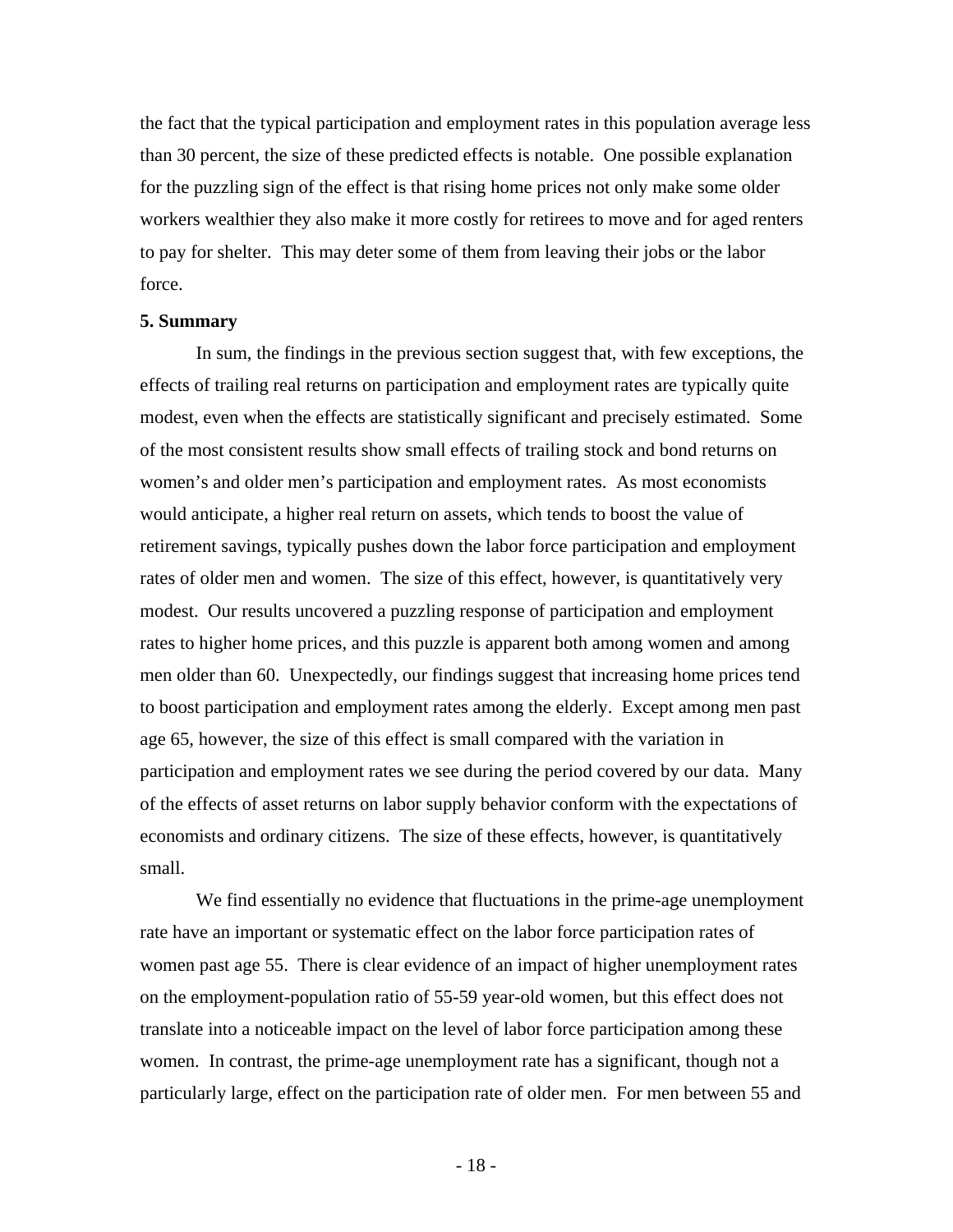59, there is little evidence that weak job markets drive large numbers of men from the work force. There is, of course, good evidence that a weak job market reduces the employment rates of older men. Just as men in younger age groups lose their jobs and suffer high unemployment when the job market is weak, so, too, do men in older age groups. At ages past 60 and especially past 65, the reduced employment levels caused by a weak job market very quickly translate into reduced labor force participation rates among older men.

The findings from our analysis of labor force participation and employment rates conform broadly with the findings in previous parts of the paper. Our analysis of new social security claims uncovered very little responsiveness of pension awards to the business cycle. Although this analysis could certainly be improved with better administrative data, a big effect of the business cycle on retired-worker benefit awards should certainly be visible in the data we analyzed. Our conclusion, then, is that a weak job market and plummeting asset returns almost certainly have effects in the expected direction on labor force exit. Those effects, however, are small in relation to variations we have seen in labor force participation, retirement rates, and pension claiming behavior over the past three decades.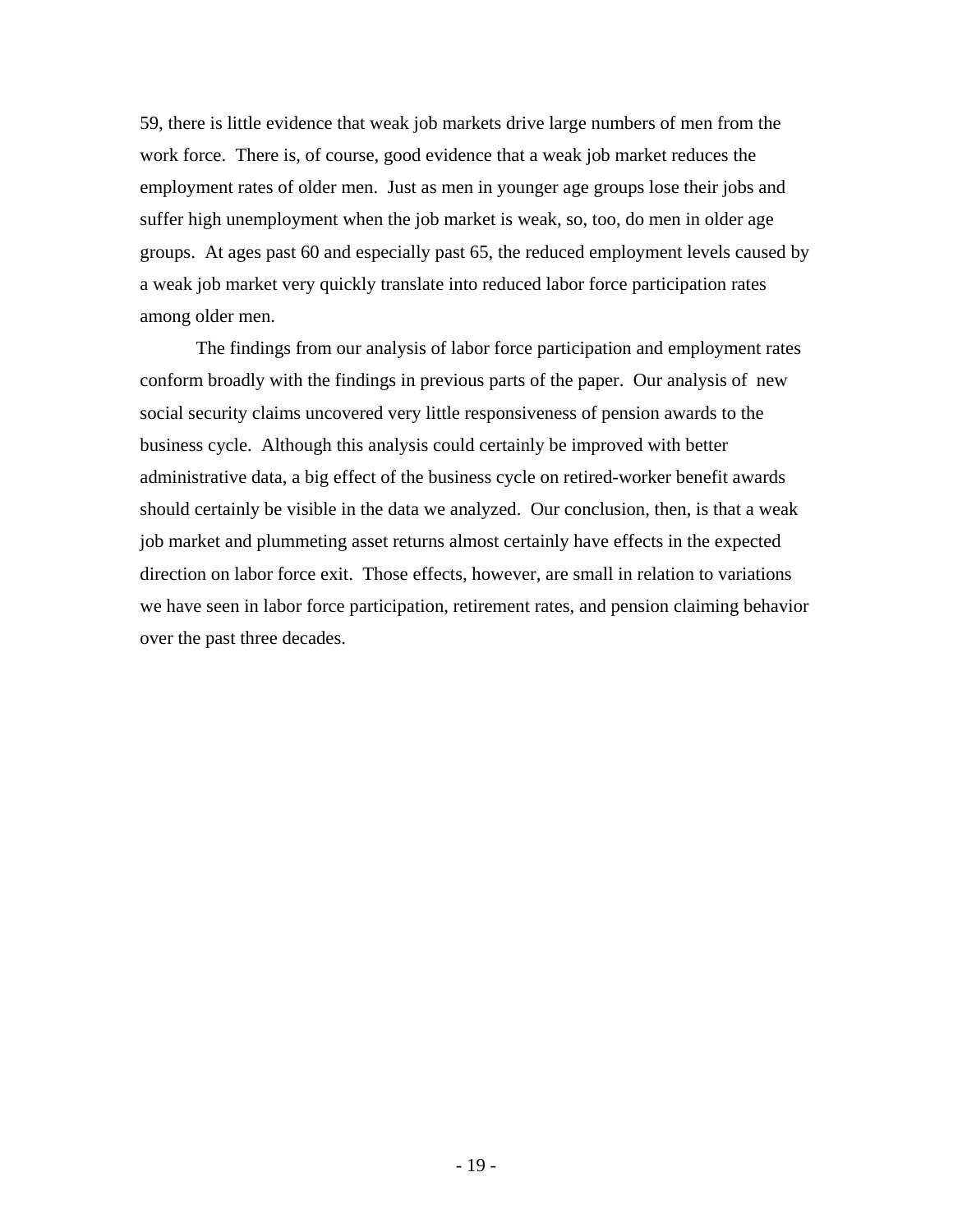#### **References**

- Burtless, Gary. 2008. "The Rising Age of Retirement in Industrial Countries." Working Paper 2008-6 (Chestnut Hill, MA: Retirement Research Center at Boston College).
- Burtless, Gary, and Joseph F. Quinn. 2001. "Retirement Trends and Policies to Encourage Work among Older Americans," in P.P. Budetti, R.V. Burkhauser, J.M. Gregory, and H.A. Hunt, eds., *Ensuring Health and Income Security for an Aging Workforce* (Kalamazoo, MI: Upjohn).
- Chan, Sewin and Ann Huff Stevens. 2004. "How Does Job Loss Affect the Timing of Retirement?" *Contributions to Economic Analysis & Policy*, Vol. 3, No. 1, article 5.
- Coile, Courtney and Phillip Levine. 2009. "The Market Crash and Mass Layoffs: How the Current Economic Crisis May Affect Retirement," NBER Working Paper 15395.
- Engelhardt, Gary, and Anil Kumar. 2006. "The Repeal of the Retirement Earnings Test and the Labor Supply of Older Men" (Working Paper 2007-1, Center for Retirement Research, Boston College, Chestnut Hill, MA, December), available at http://crr.bc.edu/working\_papers/the\_repeal\_of\_the\_retirement\_earnings\_test\_and\_the\_la bor\_supply\_of\_olde.html (accessed July 14, 2008).
- Feng, Shuaizhang. 2008. "Longitudinal Matching f Recent Current Population Surveys: Methods, Non-Matches and Mismatches," *Journal of Economic and Social Measurement* 33: 241– 52.
- Gustman, Alan L., and Thomas L. Steinmeier. 2009. "How Changes in Social Security Affect Recent Retirement Trends." *Research on Aging,* 31(2):261.
- Gustman, Alan, Thomas Steinmeier, and Nahid Tabatabai. 2010. "What the Stock Market Decline Means for the Financial Security and Retirement Choices of the Near-Retirement Population," *Journal of Economic Perspectives*, Vol 24, No. 1 (Winter): 161-182.
- Hurd, Michael D., Monika Reti, Susann Rohwedder. 2009. "The Effect of Large Capital Gains or Losses on Retirement", in David Wise (ed.), *Developments in the Economics of Aging*. Chicago: University of Chicago Press.
- Loughran, David, and Steven Haider.2005. "Do the Elderly Respond to Taxes on Earnings? Evidence from the Social Security Retirement Earnings Test." RAND Corporation working paper 223, Santa Monica, CA, January 2005), available at: www.rand.org/pubs/working\_papers/WR223/index.html.
- Madrian, Brigitte, and Lars John Lefgren. 1999. "A Note on Longitudinally Matching Current Population Survey (CPS) Respondents." National Bureau of Economic Research, technical working paper t0247 (November)..
- Motsiopoulos,Chris, and Richard B. Tucker. 2005. *Short-Range Actuarial Projections of the Old-Age, Survivors, and Disability Insurance Program, 2005,* actuarial study no.119, Office of the Chief Actuary, Social Security Administration.
- Quinn, Joseph F. and Richard V. Burkhauser (1990), "Work and Retirement", in: R.H. Binstock and L.K. George (eds.), *Handbook of Aging and the Social Sciences*, San Diego: Academic Press.
- Sass, Stephen, Courtney Monk, and Kelly Haverstick. 2*010. "*Workers' Response to the Market Crash: Save More, Work More? Research Brief, Center for Retirement Research at Boston College Number 10-3 (February).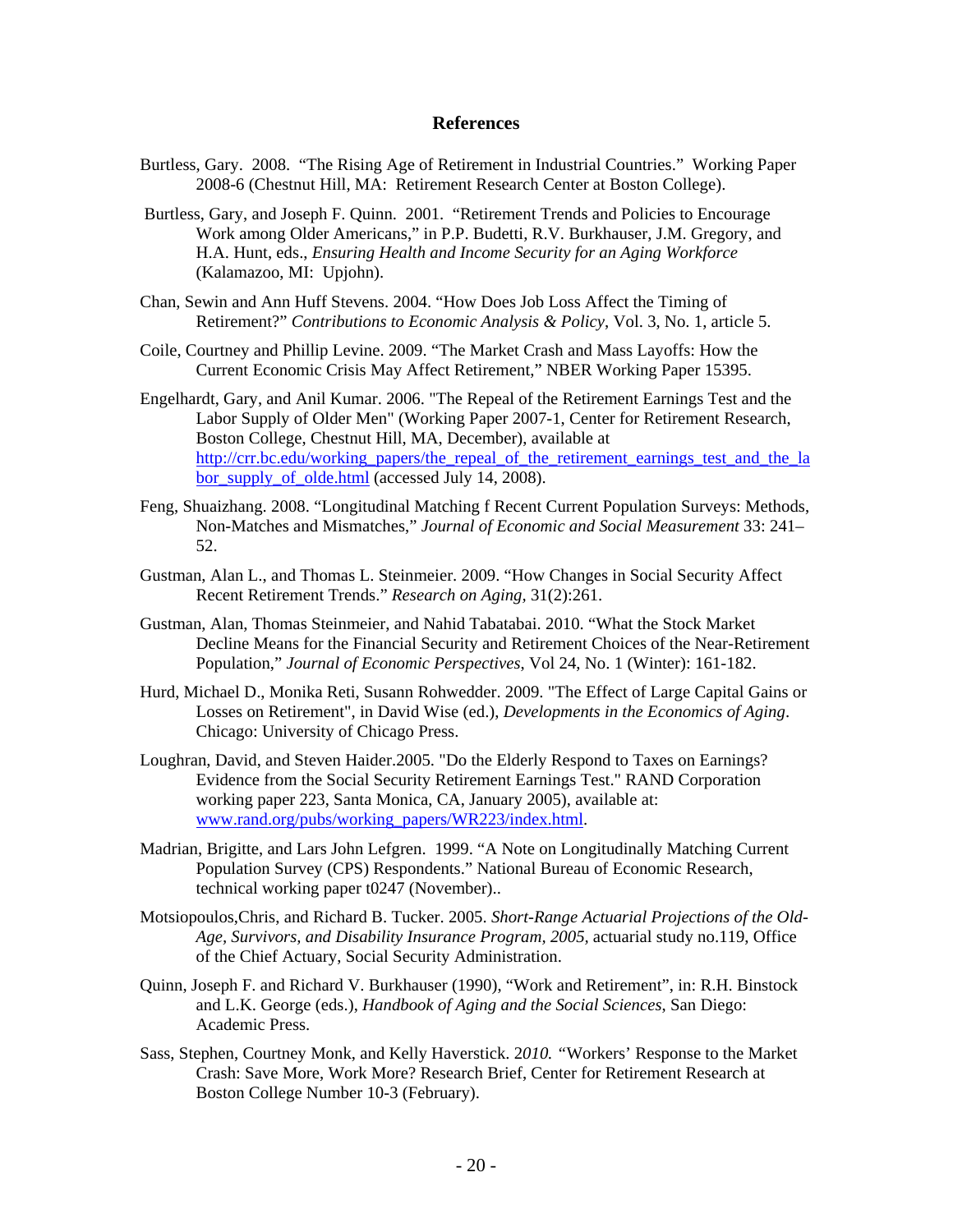Webb, Anthony, and Wei Sun. 2009. "How Much Do Households Really Lose By Claiming Social Security at Age 62?" Working Paper 2009-11 (Chestnut Hill, MA: Center for Retirement Research at Boston College).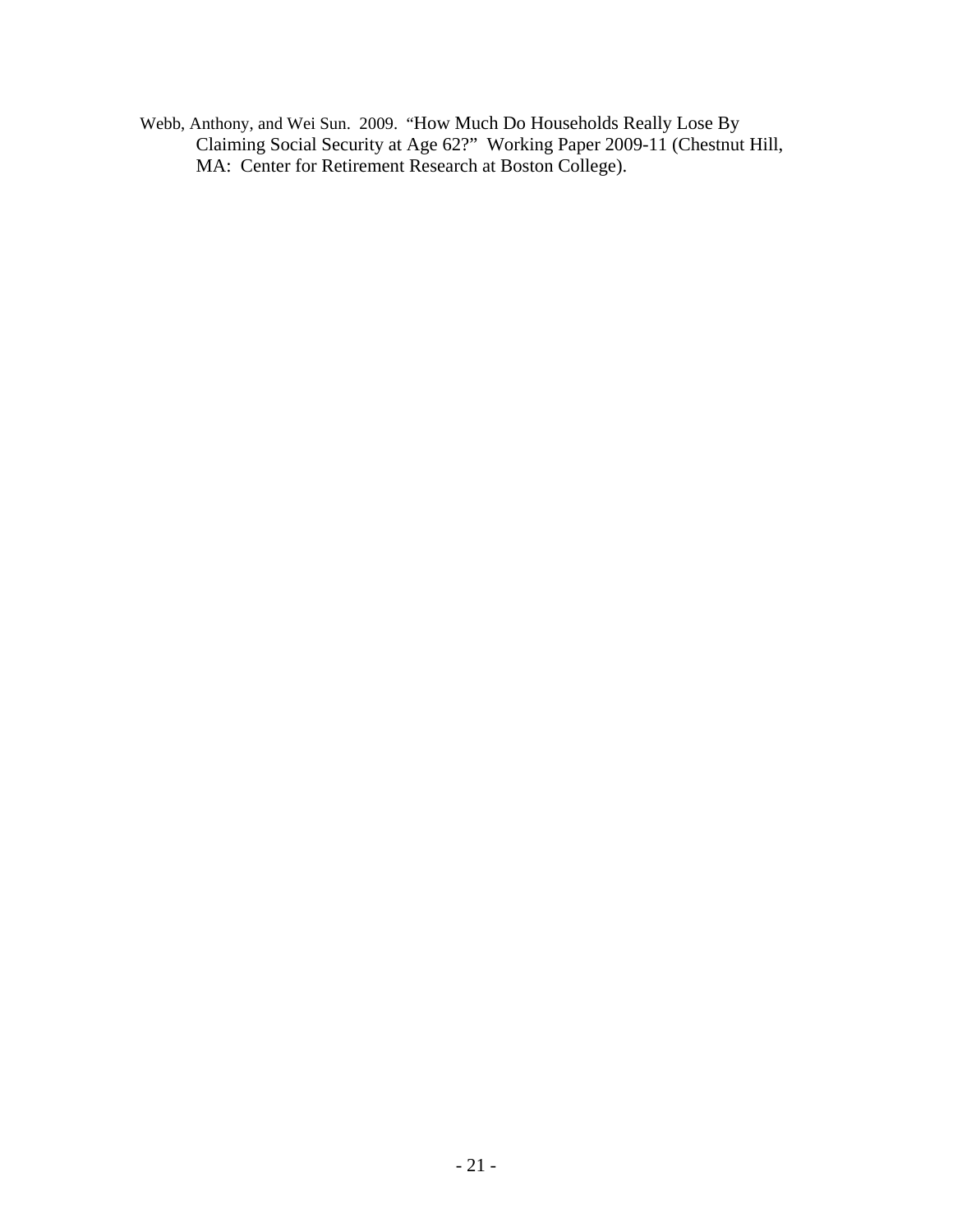|                             | Total    | Age $62$ | Age $63$    | Age $64$    | Age 62-64 | Age 65 to 69 |
|-----------------------------|----------|----------|-------------|-------------|-----------|--------------|
| Coefficient on              | 0.101    | 0.251    | **<br>0.300 | 0.266       | 0.265     | $-0.069$     |
| Unemployment in Year t      | (0.14)   | (0.23)   | (0.00)      | (0.20)      | (0.04)    | (0.40)       |
|                             |          |          |             |             |           |              |
| Coefficient on              | $-0.089$ | $-0.158$ | 0.050       | $-0.411$ ** | $-0.175$  | $-0.129$     |
| Unemployment in Year t-1    | (0.18)   | (0.44)   | (0.55)      | (0.05)      | (0.16)    | (0.11)       |
|                             |          |          |             |             |           |              |
| F-Statistic                 | 1.20     | 0.77     | 17.44       | 2.20        | 2.27      | $5.88^{**}$  |
| Significance of F-Statistic | (0.31)   | (0.47)   | (0.00)      | (0.13)      | (0.12)    | (0.01)       |
|                             |          |          |             |             |           |              |
| Number of Observations      | 38       | 38       | 38          | 38          | 38        | 38           |

**Table 1. Impact of the Unemployment Rate on Social Security Retired-Worker Awards**

 Notes: The dependent variable is new retired-worker awards as a percent of the insured population from 1971-2008. The unemployment rate used in the regression is that of the population between 25 and 54. Aside from the unemployment rate and lagged unemployment rate, the regression also inludes a quadratic trend, a categorical variable for the elimination of the earnings test in 2000, and a shift term for 1984 and earlier years to account for a change in how the new awards were recorded. The numbers in parentheses are p-values.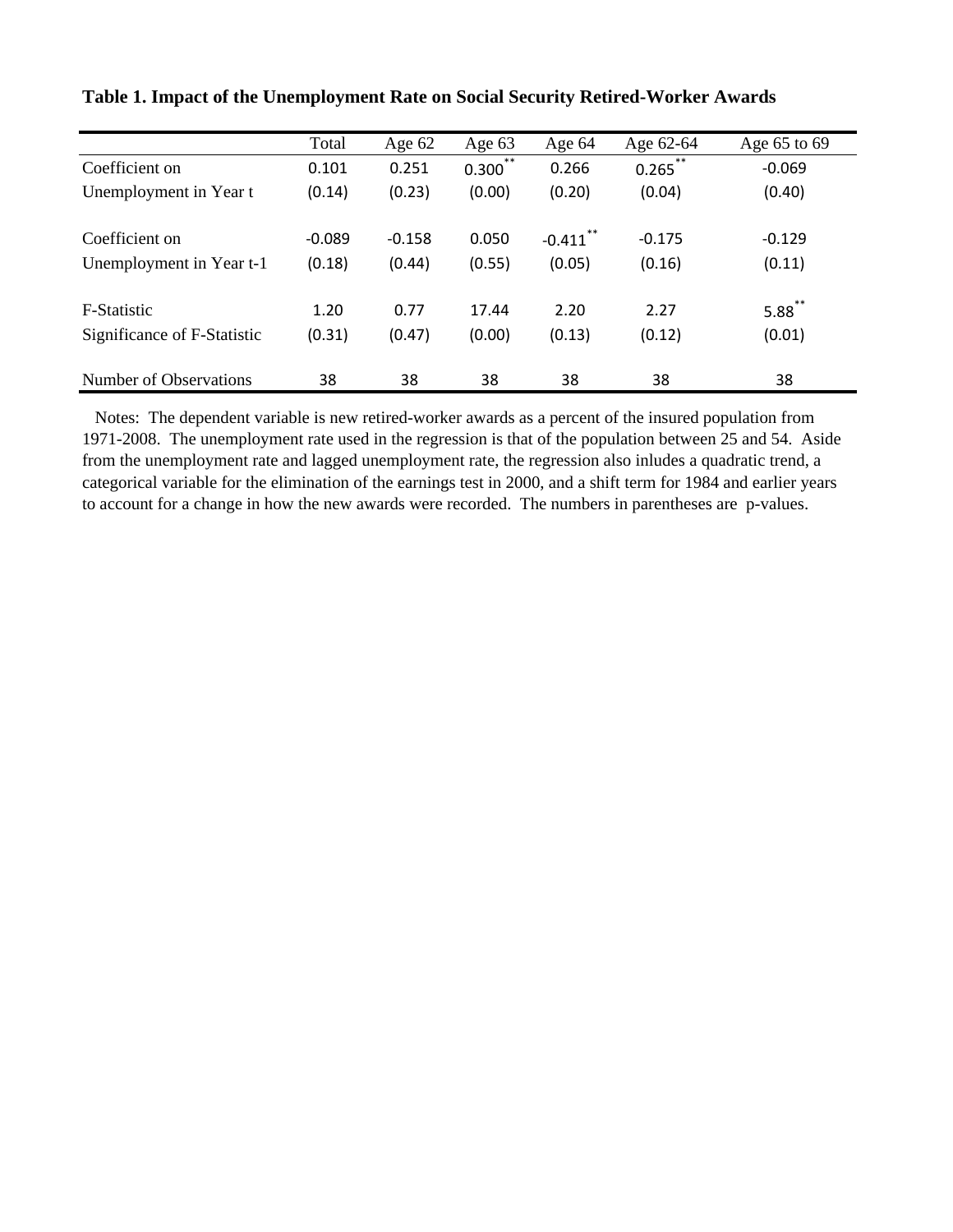|                        | Labor Force Participation |     |                     |     |                     |        | <b>Employment-Population Ratio</b> |        |                      |     |                     |       |
|------------------------|---------------------------|-----|---------------------|-----|---------------------|--------|------------------------------------|--------|----------------------|-----|---------------------|-------|
|                        | (1)                       |     | (2)                 |     | (3)                 |        | (4)                                |        | (5)                  |     | (6)                 |       |
|                        |                           |     |                     |     |                     |        | Women age 55-59                    |        |                      |     |                     |       |
| <b>UR</b>              | $-0.0622$                 |     | $-0.0523$           |     | $-0.160$            |        | $-0.240$                           |        | $-0.232$             |     | $-0.293$            |       |
| $UR(t-3)$              | (0.198)<br>$-0.189$       |     | (0.197)<br>$-0.199$ |     | (0.206)<br>$-0.230$ |        | (0.200)<br>$-0.238$                |        | (0.199)<br>$-0.248$  |     | (0.209)<br>$-0.265$ |       |
|                        | (0.238)                   |     | (0.238)             |     | (0.239)             |        | (0.242)                            |        | (0.242)              |     | (0.243)             |       |
| $UR(t-6)$              | 0.120                     |     | 0.130               |     | 0.120               |        | 0.048                              |        | 0.058                |     | 0.054               |       |
|                        | (0.222)                   |     | (0.222)             |     | (0.221)             |        | (0.225)                            |        | (0.225)              |     | (0.225)             |       |
| $UR(t-12)$             | 0.0418                    |     | 0.1000              |     | 0.0933              |        | 0.0007                             |        | 0.0580               |     | 0.0541              |       |
|                        | (0.165)                   |     | (0.168)             |     | (0.166)             |        | (0.166)                            |        | (0.169)              |     | (0.168)             |       |
| Sum of UR Coefficients | $-0.0894$                 |     | $-0.0213$           |     | $-0.1767$           |        | $-0.4298$                          |        | $-0.3645$            |     | $-0.4499$           | $***$ |
| F-Stat on UR           | 0.445                     |     | 0.483               |     | 1.003               |        | 3.430                              | ***    | 2.965                | **  | 2.781               |       |
| P-Value of the F       | 0.776                     |     | 0.748               |     | 0.406               |        | 0.009                              |        | 0.020                |     | 0.027               |       |
| S&P, real return       | $-0.0302$                 | **  | $-0.0256$           | **  | $-0.0282$           | $***$  | $-0.0205$                          | $\ast$ | $-0.0162$            |     | $-0.0178$           |       |
|                        | (0.0119)                  |     | (0.0121)            |     | (0.0120)            |        | (0.0119)                           |        | (0.0121)             |     | (0.0121)            |       |
| Gov't Bond Return      |                           |     | $-0.0322$           |     | $-0.0186$           |        |                                    |        | $-0.0312$            |     | $-0.0239$           |       |
|                        |                           |     | (0.0205)            |     | (0.0214)            |        |                                    |        | (0.0203)             |     | (0.0217)            |       |
| House Price Change     |                           |     |                     |     | $-0.0992$           | *      |                                    |        |                      |     | $-0.0537$           |       |
|                        |                           |     |                     |     | (0.0587)            |        |                                    |        |                      |     | (0.0592)            |       |
| R-Squared              | 0.881                     |     | 0.884               |     | 0.894               |        | 0.879                              |        | 0.884                |     | 0.888               |       |
| $\rho$                 | 0.732                     |     | 0.728               |     | 0.715               |        | 0.723                              |        | 0.717                |     | 0.711               |       |
|                        |                           |     |                     |     |                     |        |                                    |        |                      |     |                     |       |
|                        |                           |     |                     |     |                     |        | Women age 60-64                    |        |                      |     |                     |       |
| UR                     | $-0.180$                  |     | $-0.180$            |     | $-0.059$<br>(0.204) |        | $-0.218$                           |        | $-0.218$             |     | $-0.083$<br>(0.207) |       |
| $UR(t-3)$              | (0.192)<br>0.1340         |     | (0.192)<br>0.1340   |     | 0.1580              |        | (0.197)<br>$-0.0741$               |        | (0.197)<br>$-0.0737$ |     | $-0.0399$           |       |
|                        | (0.244)                   |     | (0.245)             |     | (0.245)             |        | (0.246)                            |        | (0.247)              |     | (0.247)             |       |
| $UR(t-6)$              | 0.1880                    |     | 0.1880              |     | 0.1780              |        | 0.1590                             |        | 0.1590               |     | 0.1530              |       |
|                        | (0.223)                   |     | (0.224)             |     | (0.223)             |        | (0.227)                            |        | (0.227)              |     | (0.226)             |       |
| $UR(t-12)$             | $-0.1160$                 |     | $-0.1200$           |     | $-0.1050$           |        | $-0.0696$                          |        | $-0.0726$            |     | $-0.0573$           |       |
|                        | (0.149)                   |     | (0.154)             |     | (0.152)             |        | (0.156)                            |        | (0.161)              |     | (0.158)             |       |
| Sum of UR Coefficients | 0.0260                    |     | 0.0220              |     | 0.1716              |        | $-0.2027$                          |        | $-0.2053$            |     | $-0.0271$           |       |
| F-Stat on UR           | 0.522                     |     | 0.512               |     | 0.990               |        | 1.045                              |        | 1.019                |     | 0.138               |       |
| P-Value of the F       | 0.719                     |     | 0.727               |     | 0.413               |        | 0.384                              |        | 0.397                |     | 0.968               |       |
| S&P, real return       | $-0.0441$                 | *** | $-0.0443$           | *** | $-0.0411$           | ***    | $-0.0372$                          | ***    | $-0.0374$            | *** | $-0.0340$           | ***   |
|                        | (0.0104)                  |     | (0.0106)            |     | (0.0107)            |        | (0.0110)                           |        | (0.0113)             |     | (0.0112)            |       |
| Gov't Bond Return      |                           |     | 0.0015              |     | $-0.0123$           |        |                                    |        | 0.0014               |     | $-0.0156$           |       |
|                        |                           |     | (0.0175)            |     | (0.0188)            |        |                                    |        | (0.0187)             |     | (0.0197)            |       |
| House Price Change     |                           |     |                     |     | 0.0883              | $\ast$ |                                    |        |                      |     | 0.1090              | **    |
|                        |                           |     |                     |     | (0.0500)            |        |                                    |        |                      |     | (0.0528)            |       |
| R-Squared              | 0.898                     |     | 0.897               |     | 0.903               |        | 0.87                               |        | 0.869                |     | 0.88                |       |
| $\rho$                 | 0.639                     |     | 0.64                |     | 0.63                |        | 0.668                              |        | 0.668                |     | 0.653               |       |
|                        |                           |     |                     |     |                     |        |                                    |        |                      |     |                     |       |
|                        |                           |     |                     |     |                     |        | Women age 65-69                    |        |                      |     |                     |       |
| UR                     | $-0.205$                  |     | $-0.223$            |     | $-0.203$            |        | $-0.191$                           |        | $-0.205$             |     | $-0.165$            |       |
|                        | (0.175)                   |     | (0.173)             |     | (0.185)             |        | (0.174)                            |        | (0.173)              |     | (0.184)             |       |
| $UR(t-3)$              | 0.2850<br>(0.223)         |     | 0.2770<br>(0.224)   |     | 0.2800<br>(0.224)   |        | 0.2870<br>(0.218)                  |        | 0.2780<br>(0.218)    |     | 0.2870<br>(0.219)   |       |
| $UR(t-6)$              | $-0.134$                  |     | $-0.120$            |     | $-0.121$            |        | $-0.2720$                          |        | $-0.2590$            |     | $-0.2590$           |       |
|                        | (0.204)                   |     | (0.203)             |     | (0.203)             |        | (0.201)                            |        | (0.200)              |     | (0.200)             |       |
| $UR(t-12)$             | $-0.133$                  |     | $-0.075$            |     | $-0.073$            |        | $-0.062$                           |        | $-0.018$             |     | $-0.014$            |       |
|                        | (0.135)                   |     | (0.136)             |     | (0.136)             |        | (0.139)                            |        | (0.140)              |     | (0.139)             |       |
| Sum of UR Coefficients | $-0.187$                  |     | $-0.141$            |     | $-0.117$            |        | $-0.238$                           |        | $-0.204$             |     | $-0.151$            |       |
| F-Stat on UR           | 1.325                     |     | 0.877               |     | 0.617               |        | 1.975                              | *      | 1.600                |     | 0.947               |       |
| P-Value of F-Stat      | 0.260                     |     | 0.478               |     | 0.651               |        | 0.098                              |        | 0.174                |     | 0.436               |       |
| S&P, real return       | $-0.0305$                 | *** | $-0.0292$           | *** | $-0.0286$           | ***    | $-0.0251$                          | **     | $-0.0242$            | **  | $-0.0232$           | **    |
|                        | (0.0094)                  |     | (0.0092)            |     | (0.0094)            |        | (0.0097)                           |        | (0.0097)             |     | (0.0098)            |       |
| Gov't Bond Return      |                           |     | $-0.0248$           |     | $-0.0269$           |        |                                    |        | $-0.0198$            |     | $-0.0251$           |       |
|                        |                           |     | (0.0150)            |     | (0.0165)            |        |                                    |        | (0.0160)             |     | (0.0173)            |       |
| House Price Change     |                           |     |                     |     | 0.0135              |        |                                    |        |                      |     | 0.0324              |       |
|                        |                           |     |                     |     | (0.0438)            |        |                                    |        |                      |     | (0.0463)            |       |
|                        |                           |     |                     |     |                     |        |                                    |        |                      |     |                     |       |
| R-Squared              | 0.845                     |     | 0.863               |     | 0.863               |        | 0.807                              |        | 0.825                |     | 0.828               |       |
| $\rho$                 | 0.633                     |     | 0.608               |     | 0.608               |        | 0.67                               |        | 0.65                 |     | 0.647               |       |

## **Table 2. Regression Estimates for 55-69 Year-Old Women**

Note: Monthly data cover the period from June 1976 through March 2010.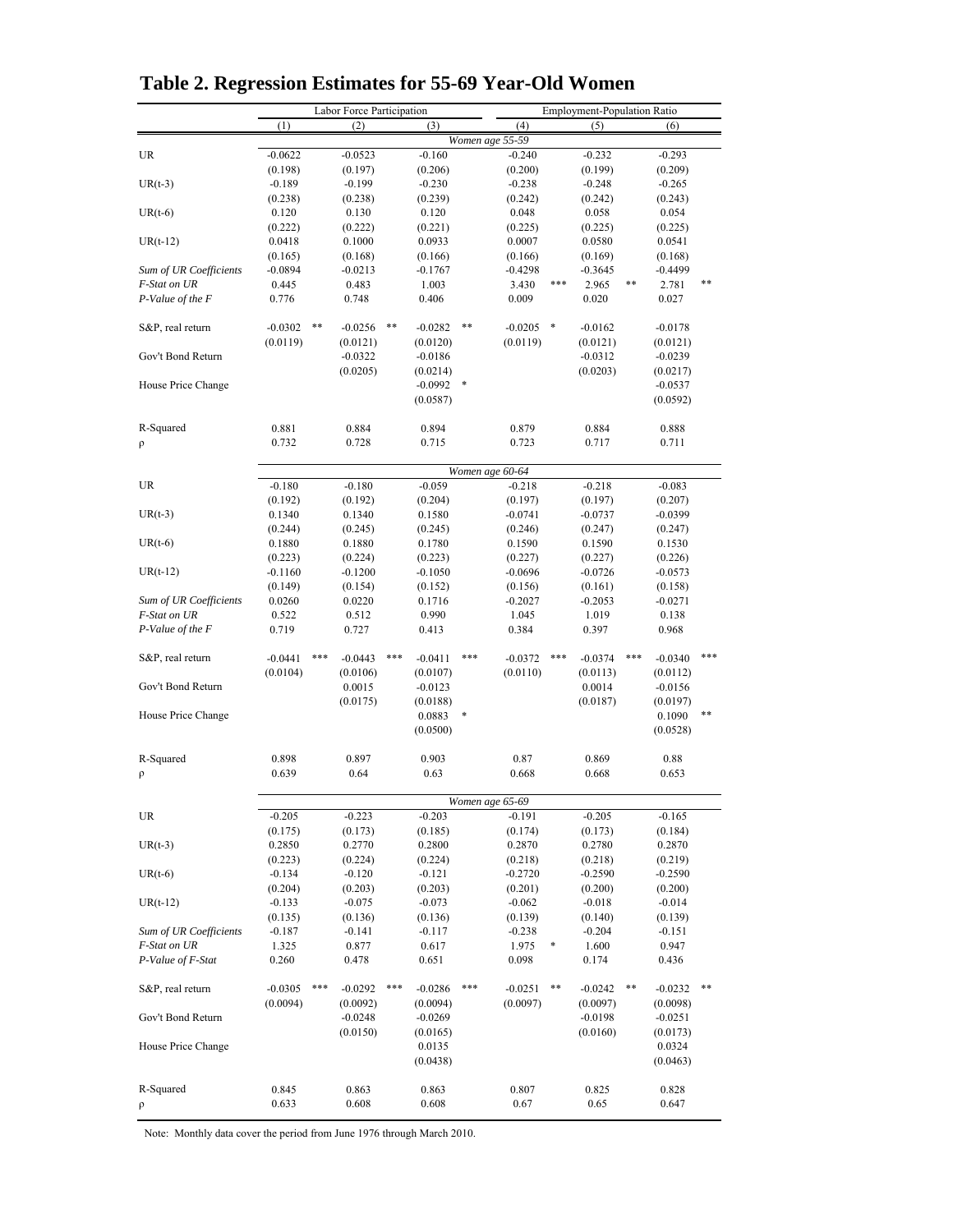|                                        | Labor Force Participation |     |                |     |                | <b>Employment-Population Ratio</b> |                     |       |                 |       |                    |       |
|----------------------------------------|---------------------------|-----|----------------|-----|----------------|------------------------------------|---------------------|-------|-----------------|-------|--------------------|-------|
|                                        | (1)                       |     | (2)            |     | (3)            |                                    | (4)                 |       | (5)             |       | (6)                |       |
|                                        |                           |     |                |     |                | Men age 55-59                      |                     |       |                 |       |                    |       |
| UR                                     | 0.0273                    |     | 0.0315         |     | $-0.0248$      |                                    | $-0.3860$           | $***$ | $-0.3790$       | $***$ | $-0.4130$          | $***$ |
|                                        | (0.151)                   |     | (0.151)        |     | (0.161)        |                                    | (0.171)             |       | (0.171)         |       | (0.184)            |       |
| $UR(t-3)$                              | $-0.0847$                 |     | $-0.0876$      |     | $-0.1060$      |                                    | $-0.2650$           |       | $-0.2730$       |       | $-0.2820$          |       |
|                                        | (0.186)                   |     | (0.187)        |     | (0.188)        |                                    | (0.218)             |       | (0.218)         |       | (0.219)            |       |
| $UR(t-6)$                              | 0.0883                    |     | 0.0921         |     | 0.0860         |                                    | 0.0468              |       | 0.0551          |       | 0.0551             |       |
|                                        | (0.174)                   |     | (0.175)        |     | (0.175)        |                                    | (0.202)             |       | (0.202)         |       | (0.202)            |       |
| $UR(t-12)$                             | $-0.0795$                 |     | $-0.0629$      |     | $-0.0730$      |                                    | $-0.1780$           |       | $-0.1380$       |       | $-0.1410$          |       |
| Sum of UR Coefficients                 | (0.132)                   |     | (0.135)        |     | (0.134)        |                                    | (0.144)             |       | (0.147)         |       | (0.147)            |       |
| F-Stat on UR                           | $-0.0486$                 |     | $-0.0269$      |     | $-0.1178$      |                                    | $-0.7822$<br>21.410 | ***   | $-0.7349$       | ***   | $-0.7809$<br>9.121 | ***   |
| P-Value of the F                       | 0.182<br>0.947            |     | 0.130          |     | 0.300<br>0.878 |                                    |                     |       | 17.690          |       | 0.000              |       |
|                                        |                           |     | 0.971          |     |                |                                    | 0.000               |       | 0.000           |       |                    |       |
| S&P, real return                       | $-0.0067$                 |     | $-0.0053$      |     | $-0.0065$      |                                    | 0.0056              |       | 0.0088          |       | 0.0079             |       |
|                                        | (0.0094)                  |     | (0.0097)       |     | (0.0097)       |                                    | (0.0101)            |       | (0.0103)        |       | (0.0105)           |       |
| Gov't Bond Return                      |                           |     | $-0.0097$      |     | $-0.0034$      |                                    |                     |       | $-0.0211$       |       | $-0.0177$          |       |
|                                        |                           |     | (0.0168)       |     | (0.0176)       |                                    |                     |       | (0.0175)        |       | (0.0188)           |       |
| House Price Change                     |                           |     |                |     | $-0.0504$      |                                    |                     |       |                 |       | $-0.0251$          |       |
|                                        |                           |     |                |     | (0.0481)       |                                    |                     |       |                 |       | (0.0503)           |       |
|                                        |                           |     |                |     |                |                                    |                     |       |                 |       |                    |       |
| R-Squared                              | 0.389                     |     | 0.391          |     | 0.406          |                                    | 0.467               |       | 0.477           |       | 0.48               |       |
| $\rho$                                 | 0.748                     |     | 0.748          |     | 0.741          |                                    | 0.699               |       | 0.695           |       | 0.693              |       |
|                                        |                           |     |                |     |                |                                    |                     |       |                 |       |                    |       |
|                                        |                           |     |                |     |                | Men age 60-64                      |                     |       |                 |       |                    |       |
| UR                                     | 0.282                     |     | 0.279          |     | 0.400          |                                    | 0.112               |       | 0.115           |       | 0.290              |       |
|                                        | (0.198)                   |     | (0.198)        |     | (0.212)        |                                    | (0.206)             |       | (0.207)         |       | (0.222)            | $***$ |
| $UR(t-3)$                              | $-0.4860$                 | *   | $-0.4830$      | *   | $-0.4480$      | $\ast$                             | $-0.6750$           | $***$ | $-0.6780$       | $***$ | $-0.6320$          |       |
|                                        | (0.251)                   |     | (0.251)        |     | (0.252)        |                                    | (0.268)             |       | (0.268)         |       | (0.268)            |       |
| $UR(t-6)$                              | 0.0988                    |     | 0.0975         |     | 0.1010         |                                    | 0.0293              |       | 0.0305          |       | 0.0271             |       |
|                                        | (0.233)                   |     | (0.233)        |     | (0.233)        |                                    | (0.247)             |       | (0.247)         |       | (0.246)            |       |
| $UR(t-12)$                             | $-0.2050$                 |     | $-0.2180$      |     | $-0.2110$      |                                    | $-0.2730$           |       | $-0.2580$       |       | $-0.2550$          |       |
|                                        | (0.168)                   |     | (0.172)        |     | (0.171)        |                                    | (0.170)             |       | (0.176)         |       | (0.173)            |       |
| Sum of UR Coefficients<br>F-Stat on UR | $-0.3102$                 | *** | $-0.3245$      | **  | $-0.1580$      | *                                  | $-0.8067$           | ***   | $-0.7905$       | ***   | $-0.5699$          | ***   |
| P-Value of the F                       | 3.404<br>0.009            |     | 3.197<br>0.013 |     | 2.123<br>0.077 |                                    | 18.360<br>0.000     |       | 15.090<br>0.000 |       | 5.966<br>0.000     |       |
|                                        |                           |     |                |     |                |                                    |                     |       |                 |       |                    |       |
| S&P, real return                       | $-0.0183$                 |     | $-0.0192$      |     | $-0.0159$      |                                    | $-0.0111$           |       | $-0.0101$       |       | $-0.0052$          |       |
|                                        | (0.0118)                  |     | (0.0121)       |     | (0.0122)       |                                    | (0.0117)            |       | (0.0121)        |       | (0.0121)           |       |
| Gov't Bond Return                      |                           |     | 0.0055         |     | $-0.0066$      |                                    |                     |       | $-0.0061$       |       | $-0.0226$          |       |
|                                        |                           |     | (0.0206)       |     | (0.0220)       |                                    |                     |       | (0.0204)        |       | (0.0216)           |       |
| House Price Change                     |                           |     |                |     | 0.0917         |                                    |                     |       |                 |       | 0.1220             | $***$ |
|                                        |                           |     |                |     | (0.0591)       |                                    |                     |       |                 |       | (0.0573)           |       |
|                                        |                           |     |                |     |                |                                    |                     |       |                 |       |                    |       |
| R-Squared                              | 0.554                     |     | 0.558          |     | 0.565          |                                    | 0.58                |       | 0.578           |       | 0.599              |       |
| $\rho$                                 | 0.708                     |     | 0.706          |     | 0.703          |                                    | 0.668               |       | 0.67            |       | 0.659              |       |
|                                        |                           |     |                |     |                |                                    |                     |       |                 |       |                    |       |
| UR.                                    | $-0.214$                  |     | $-0.216$       |     | $-0.044$       | Men age 65-69                      | $-0.248$            |       | $-0.251$        |       | $-0.005$           |       |
|                                        | (0.220)                   |     | (0.219)        |     | (0.235)        |                                    | (0.225)             |       | (0.223)         |       | (0.236)            |       |
| $UR(t-3)$                              | 0.1200                    |     | 0.1170         |     | 0.1520         |                                    | $-0.0504$           |       | $-0.0567$       |       | $-0.0095$          |       |
|                                        | (0.294)                   |     | (0.295)        |     | (0.295)        |                                    | (0.296)             |       | (0.296)         |       | (0.296)            |       |
| $UR(t-6)$                              | $-0.170$                  |     | $-0.160$       |     | $-0.151$       |                                    | $-0.0952$           |       | $-0.0772$       |       | $-0.0533$          |       |
|                                        | (0.268)                   |     | (0.268)        |     | (0.266)        |                                    | (0.271)             |       | (0.271)         |       | (0.267)            |       |
| $UR(t-12)$                             | $-0.226$                  |     | $-0.187$       |     | $-0.184$       |                                    | $-0.201$            |       | $-0.150$        |       | $-0.147$           |       |
|                                        | (0.175)                   |     | (0.180)        |     | (0.174)        |                                    | (0.182)             |       | (0.185)         |       | (0.174)            |       |
| Sum of UR Coefficients                 | $-0.490$                  |     | $-0.446$       |     | $-0.227$       |                                    | $-0.595$            |       | $-0.535$        |       | $-0.215$           |       |
| F-Stat on UR                           | 6.302                     | *** | 4.509          | *** | 1.078          |                                    | 8.309               | ***   | 6.256           | ***   | 0.757              |       |
| P-Value of F-Stat                      | 0.000                     |     | 0.001          |     | 0.367          |                                    | 0.000               |       | 0.000           |       | 0.554              |       |
|                                        |                           |     |                |     |                |                                    |                     |       |                 |       |                    |       |
| S&P, real return                       | $-0.0288$                 | **  | $-0.0266$      | **  | $-0.0221$      | *                                  | $-0.0211$           | *     | $-0.0184$       |       | $-0.0128$          |       |
|                                        | (0.0118)                  |     | (0.0120)       |     | (0.0118)       |                                    | (0.0124)            |       | (0.0125)        |       | (0.0118)           |       |
| Gov't Bond Return                      |                           |     | $-0.0194$      |     | $-0.0388$      | *                                  |                     |       | $-0.0269$       |       | $-0.0563$          | ***   |
|                                        |                           |     | (0.0200)       |     | (0.0208)       |                                    |                     |       | (0.0210)        |       | (0.0208)           |       |
| House Price Change                     |                           |     |                |     | 0.1180         | **                                 |                     |       |                 |       | 0.1710             | ***   |
|                                        |                           |     |                |     | (0.0547)       |                                    |                     |       |                 |       | (0.0547)           |       |
|                                        |                           |     |                |     |                |                                    |                     |       |                 |       |                    |       |
| R-Squared                              | 0.716                     |     | 0.724          |     | 0.753          |                                    | 0.644               |       | 0.66            |       | 0.722              |       |
| ρ                                      | 0.621                     |     | 0.614          |     | 0.587          |                                    | 0.648               |       | 0.636           |       | 0.585              |       |

## **Table 3. Regression Estimates for 55-69 Year-Old Men**

Note: Monthly data cover the period from June 1976 through March 2010.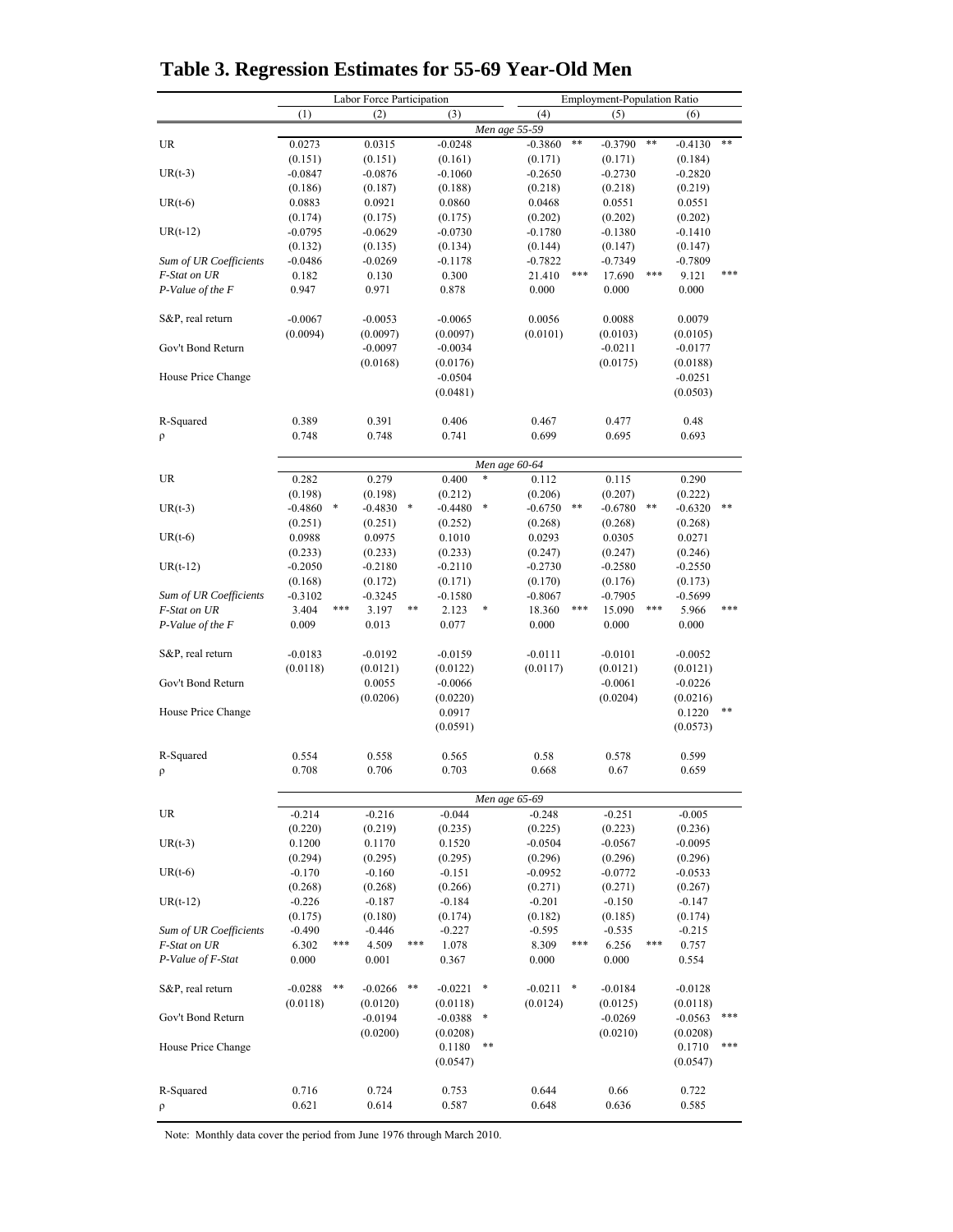

(thousands) **Figure 1. Social Security Retired-Worker Benefit Awards, 1970-2009**

*Source: Annual Statistical Supplement to the Social Security Bulletin* , 2009, table 6.B5 and prior issues.

### **Figure 2. Estimated Number of Persons Insured for OASI Benefits at Age 62, 1971- 2010** (thousands)



 *Source:* Computed by the authors from data of the Social Security Adminstration and the Census Bureau.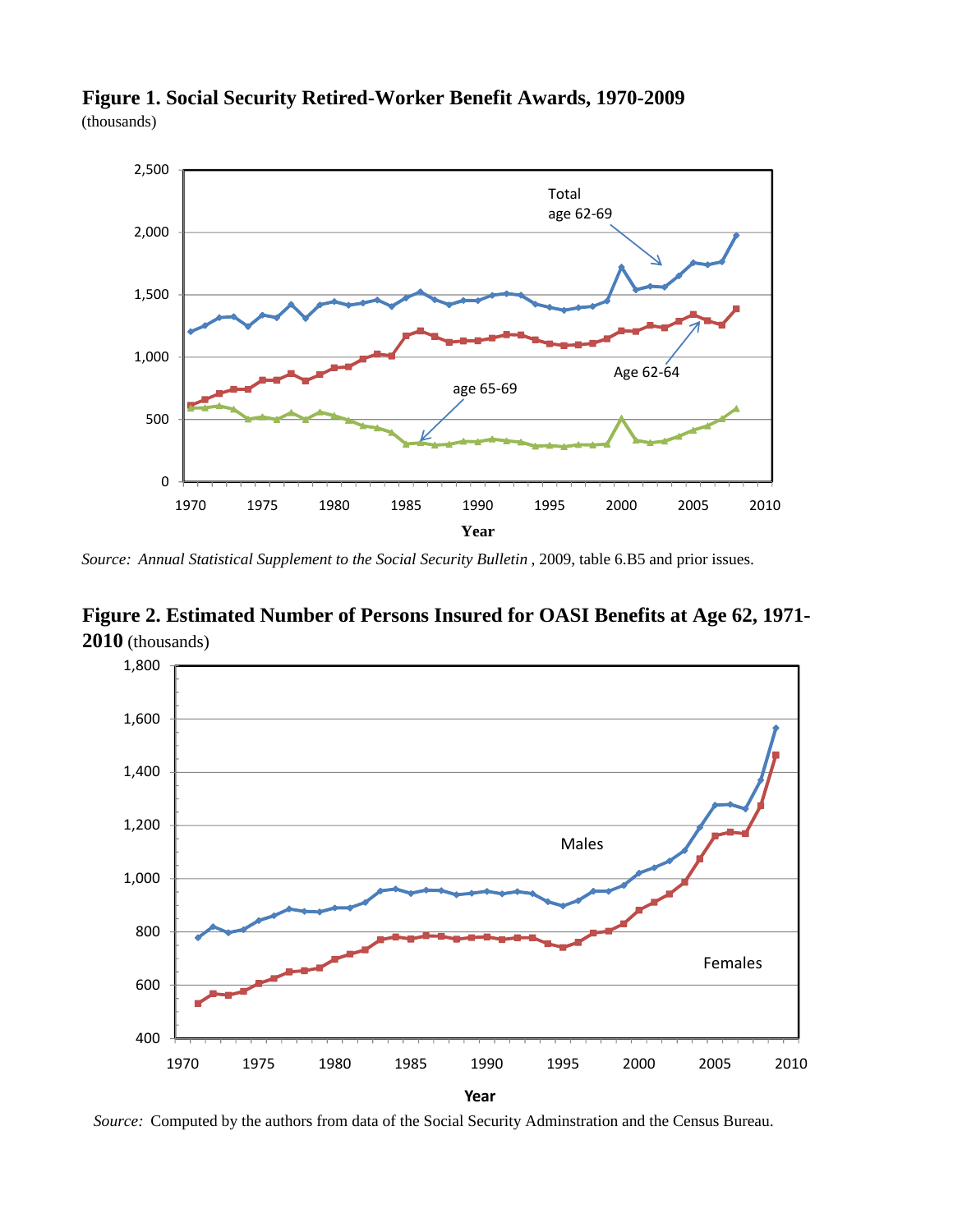### **Figure 3. Retired-Worker Benefit Awards by age, 1970-2009**

Percent of insured population at indicated year of age **Panel A**





 *Source: Annual Statistical Supplement to the Social Security Bulletin* , 2009, table 6.B5 and prior years. The insured population by indivdiual age is constructed from data of the Social Security Administration and the Census Bureau. New awards exclude conversions from disablilty. The estimates are adjusted to reflect a definitional break in 1984/1985.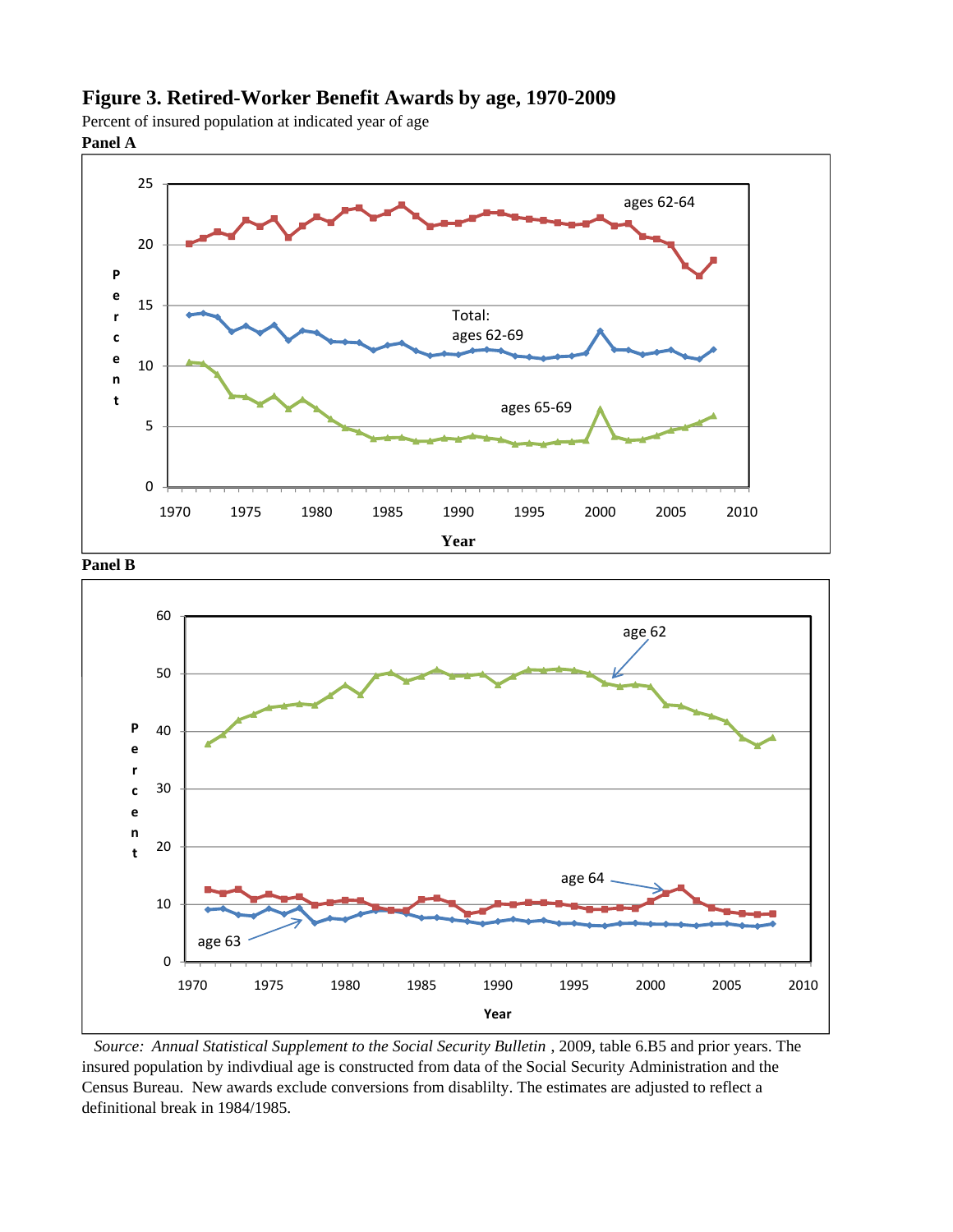

**Figure 4. Alternative Measures of Labor Force Exit and Retirement**

*Source:* Computed by the authors from the March (ASEC) supplement to the CPS and the matched information from respondents to two consecutive March supplements. The social security administrative data are from Figure 3.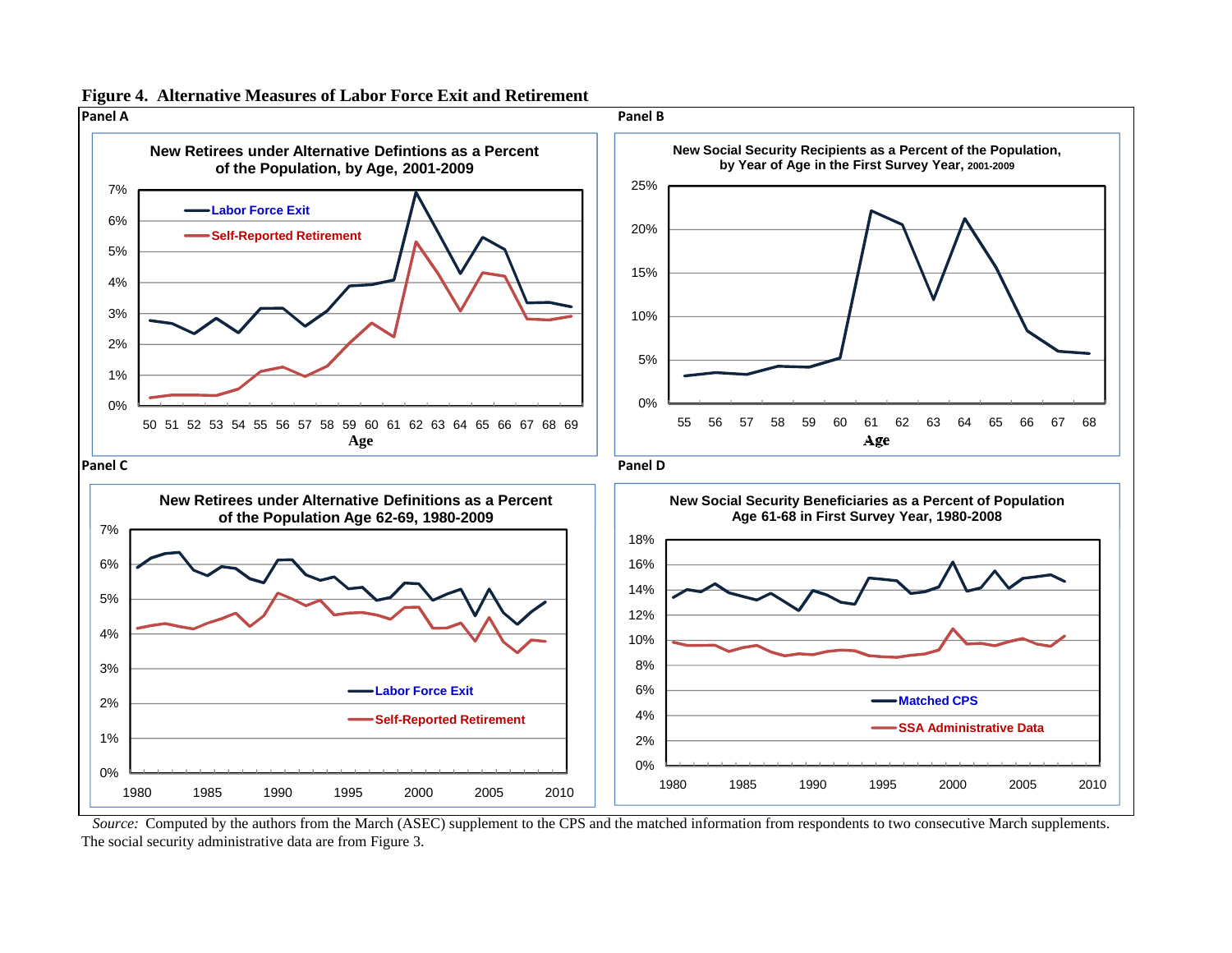



**Percent of the female population 55‐59**









*Source:* Authors' tabulations of U.S. BLS data.